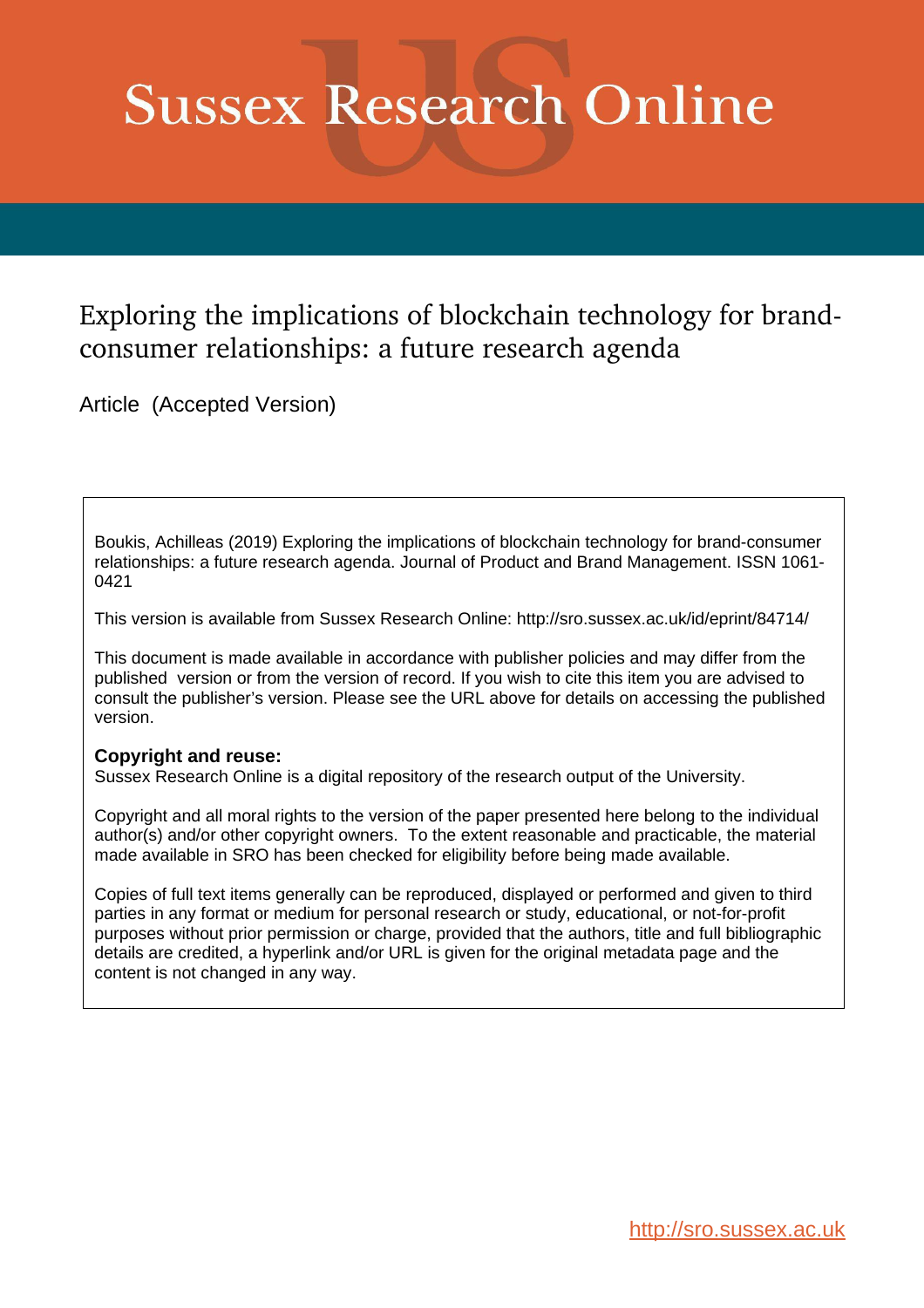### **Exploring the implications of blockchain technology for brand-consumer relationships: A future research agenda**

#### **Purpose**

This conceptual paper delves into the implications of blockchain technology adoption for brands and consumers. Drawing on existing branding literature and real-life applications of blockchain, the challenges, risks and opportunities from blockchain adoption for four important areas of the branding literature are canvassed (i.e., brand positioning and corporate brand image, consumer-brand relationships, online brand communication and consumers' trust in the brand). Also, a future-oriented discussion is provided that highlights some important avenues for researchers in the field.

#### **Design/methodology/approach**

This conceptual discussion sheds light on the potential implications of blockchain technology for brand-consumer relationships. To do so, an analytical review of the blockchain literature is conducted, the nature of blockchain technology is presented and its unique features and functions for brand-consumer interactions are discussed.

#### **Findings**

This work ignites an exploratory discussion around how blockchain applications and platforms can affect consumer-brand relationships, drawing on a number of real-life examples of blockchain adoption. This discussion sheds light on how blockchain features can impact on various areas of interest for strategic brand management, such as the adoption of digital currencies, brand storytelling, the use of blockchain-enabled loyalty programmes, the role of intermediaries in online advertising, counterfeit consumption, brand transparency and trust for brands in online marketplaces, among others.

#### **Originality/value**

This is one of the first conceptual efforts in the branding literature that draws on the scarce existing knowledge around blockchain adoption and discusses the potential implications of blockchain technology for brands and consumers while also providing directions for future research.

**Keywords:** blockchain technology, online branding, consumer brand trust, consumer-brand relationships, brand transparency, digital currencies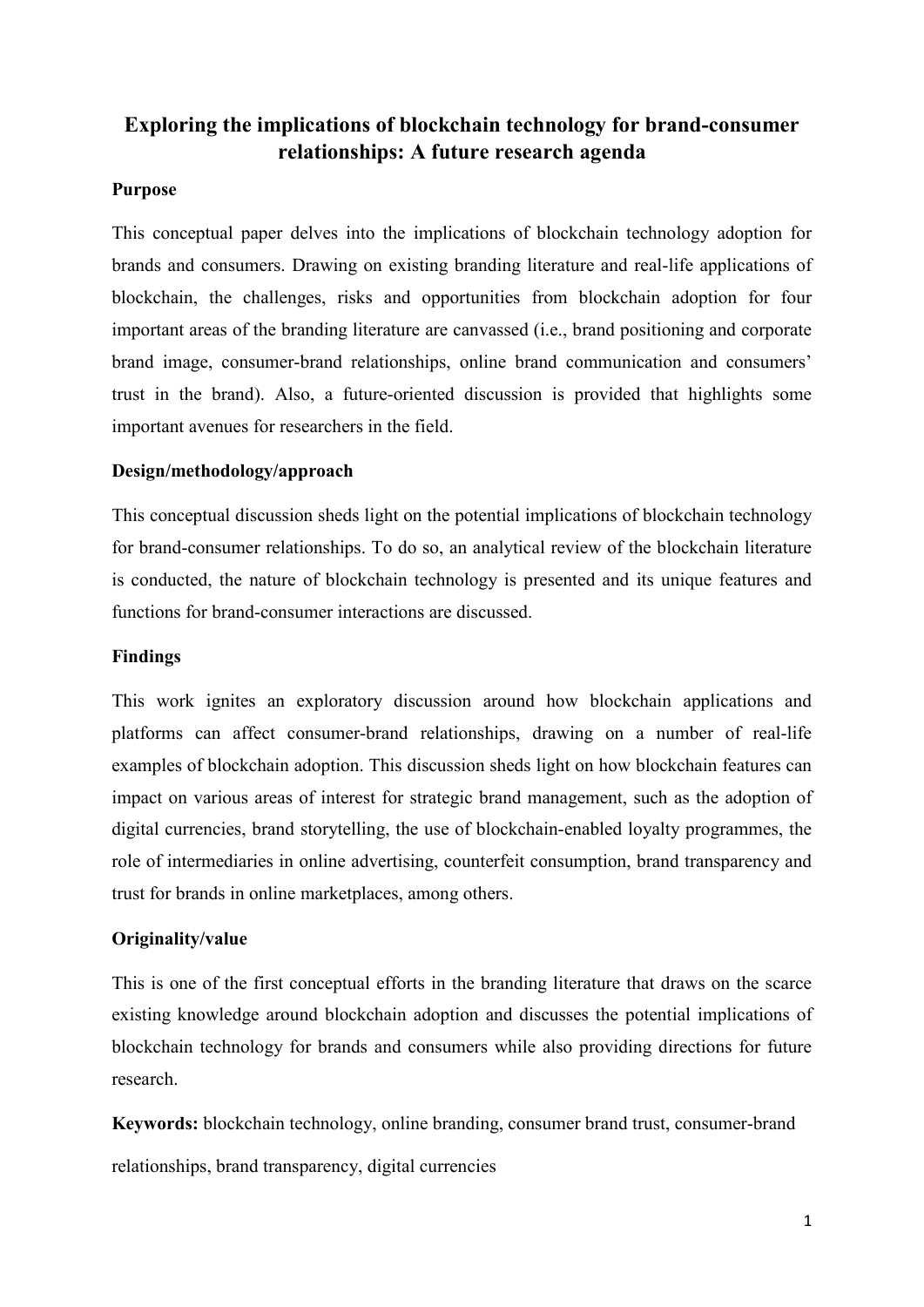#### **Introduction**

The role of branding is central in delivering a firm's promise to consumers in a competitive global market, reassuring them of the quality of the products purchased (Veloutsou and Moutinho, 2009). Whereas, in the past, brand managers used mass marketing approaches to pass their brand messages on to consumers, the rise of the Internet and the proliferation of social media has disrupted traditional brand communications and shifted the focus and scope of brand management to online and technology-mediated interactions (Christodoulides, 2009; Kohli, Suri and Kapoor, 2015). In this era of digital intermediation, recurring technological advancements (e.g., blockchain, virtual reality) provide new opportunities for brands to foster their relationships with consumers; however, they also create new challenges that might result in wide repercussions, damaging customers' experience with the brand (Scholz and Duffy, 2018).

Echoing this new reality, the branding literature increasingly focuses on how social media can affect consumers' advocacy and online reviews (Kohli *et al.*, 2015; Karakaya and Barnes, 2010). Also, pertinent work examines the role of online brand communities and consumer collectives for consumers' brand engagement (Laroche *et al.,* 2012; Essamri *et al.,* 2019), the use of interactive communication approaches (e.g., storytelling) in building consumers' brand relationships (Pera and Viglia, 2017) and the impact of user-generated content on consumers' experience with the brand (Kim and Johnson, 2016; Veloutsou and Guzman, 2017). Despite this evidence, limited work in this stream explores how firms can integrate such emerging technologies in their branding efforts and, more importantly, how these technologies change consumers' experience with the brand and create value for them (Scholz and Duffy, 2018; Gielens and Steenkamp, 2019).

'Blockchain' constitutes one such foundational technology that allows the use of decentralized databases and peer-to-peer networks to store a registry of transactions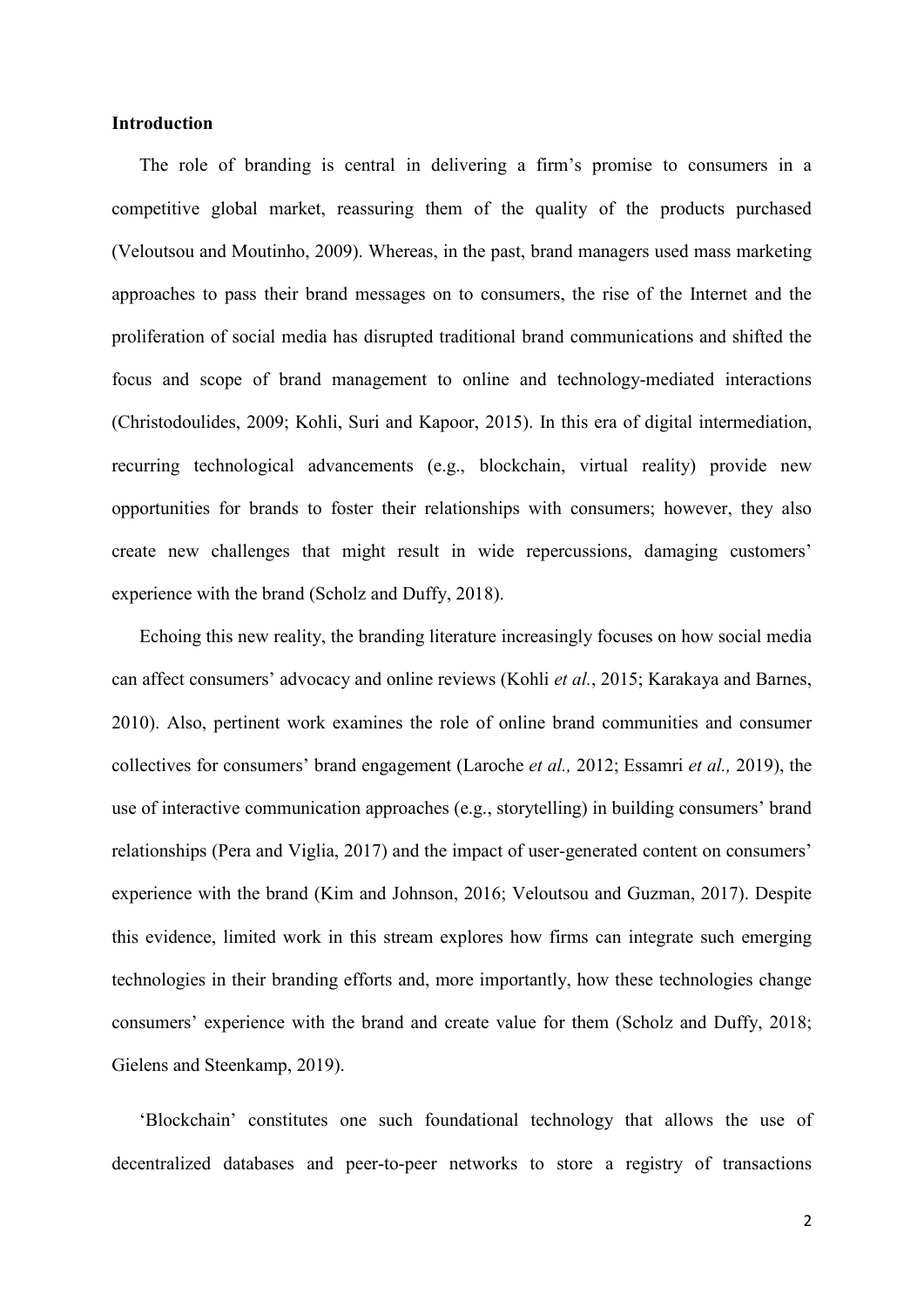cryptographically chained together (Kokina *et al.*, 2017). The term 'blockchain' refers to the use of a shared distributed database, which processes any digital transactions over a network of users and tracks the tangible or intangible assets involved in it (Iansiti and Lakhani, 2017). Although existing work in marketing and branding journals around the potential challenges and opportunities from blockchain adoption remains scarce (Hughes *et al.*, 2019; Morkunas *et al.*, 2019; Montecchi *et al.*, 2019), blockchain-based apps and platforms have become increasingly popular over the past few years in various industries from airlines to retailers and financial service providers (Kokina *et al.*, 2017; Casino *et al.*, 2018).

The adoption of this foundational technology from businesses is reported to affect several aspects of their marketing performance, including brand communications, the design of online marketing campaigns and the brand's transparency to consumers (Risius and Spohrer, 2017; Önder and Treiblmaier, 2018). As blockchain features have the potential to change the way consumers interact with and connect with brands, firms need to consider carefully how they might become affected by rapidly growing blockchain-enabled apps (Mattila, 2016; Tapscott and Tapscott, 2017). Hence, an important question raised is: How does the adoption of blockchain technology affect a firm's efforts to build and enhance consumers' relationship and experience with the brand?

This conceptual paper aspires to shed light on how this foundational technology can affect strategic brand management and to explore its potential implications for consumerbrand relationships. To achieve this, first, a review of the nature of blockchain takes place and its key underlying features are briefly discussed (i.e., use of decentralized databases, peer-to-peer transmission, transaction visibility, irreversibility of transaction records, lack of data ownership, anonymity, efficiency). Second, a number of challenges and opportunities that derive from blockchain adoption are presented in light of existing branding knowledge. Third, this discussion provides insights around blockchain technology's impact on four areas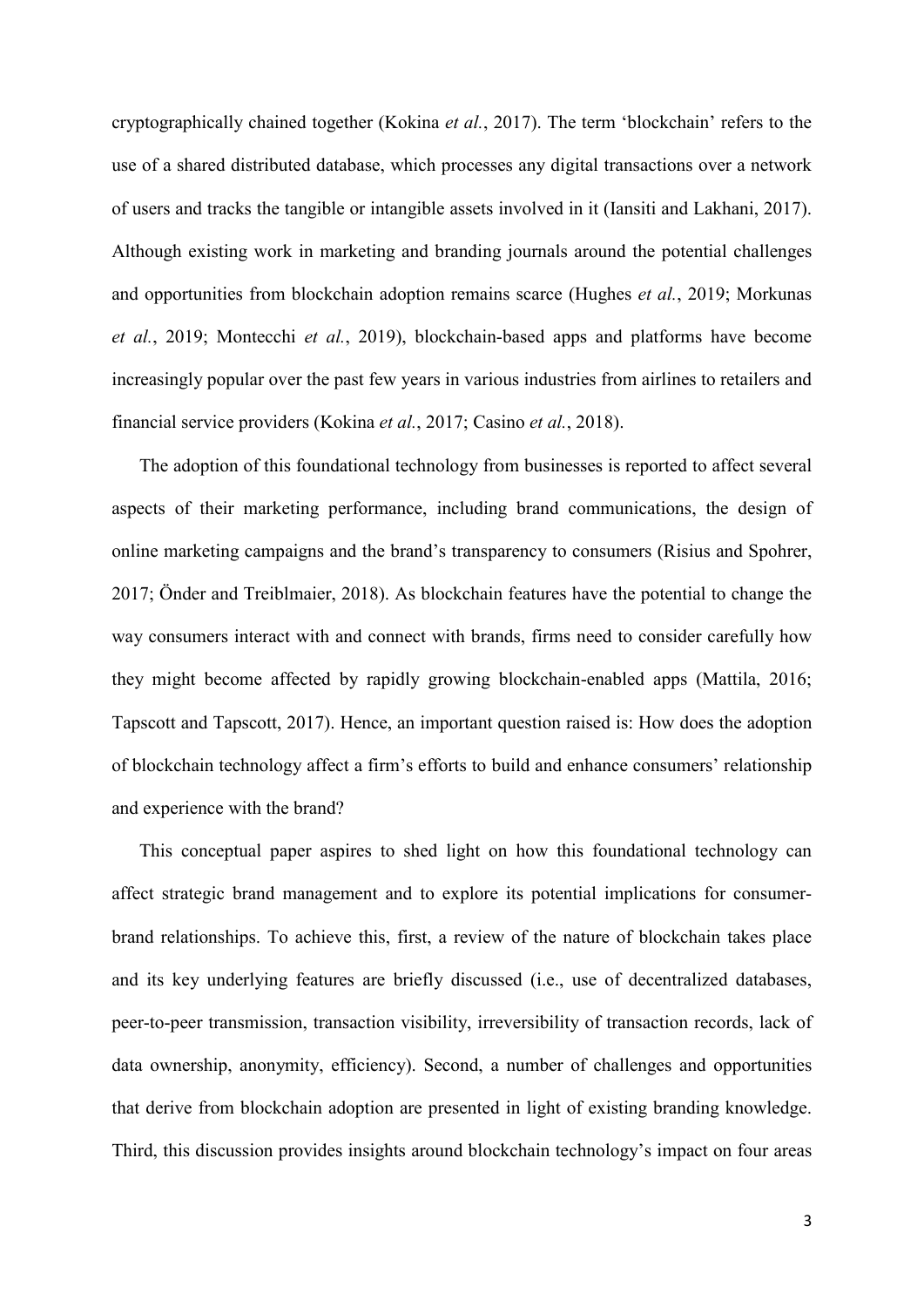of strategic brand management (i.e., brand positioning and corporate image, consumer-brand relationships, online brand communication and consumers' brand trust). This discussion adds to pertinent literature around how technological advances and disruptive innovations affect consumer-brand relationships (e.g., Swaminathan, 2016; Hughes *et al.*, 2019) and around the management of brands in the online environment (Gielens and Steenkamp, 2019; Essamri *et al.*, 2019). Finally, some extensive research directions are provided, offering insights to researchers in the online branding and technology areas.

#### **The underlying features of blockchain technology**

Blockchain constitutes a peer-to-peer technology that was introduced as a solution to the so-called 'double spending problem' (i.e., a potential flaw in a digital transaction in which money can be spent more than once, as the copies sent on the Internet are not unique) (Hawlitschek *et al.*, 2018). The definition of the term *blockchain* is quite complex; its origin can be traced back to Nakamoto's original white paper (2008). This paper describes a technology component underlying the cryptocurrency as a series of data blocks, which are cryptographically chained together. Blockchain is a large distributed digital database (or ledger) that stores records of transactions (Pilkington, 2016); it consists of a continuously growing list of records and data structures, called 'blocks', which are linked and secured cryptographically.

When a new user joins a specific blockchain network and initiates a transaction (e.g., monetary transaction), the transaction is broadcast to the peer network and every network user receives a copy of all the info previously stored on the blockchain until that moment (Risius and Spohrer, 2017; Tapscott and Tapscott, 2017). Once verified from the peer network, this transaction is given a unique identity and is added into a new block at the end of the chain. Each block constitutes a bundle of transactions that are sent to other users in the network once executed; these blocks together form a chain, namely a blockchain (Crosby *et*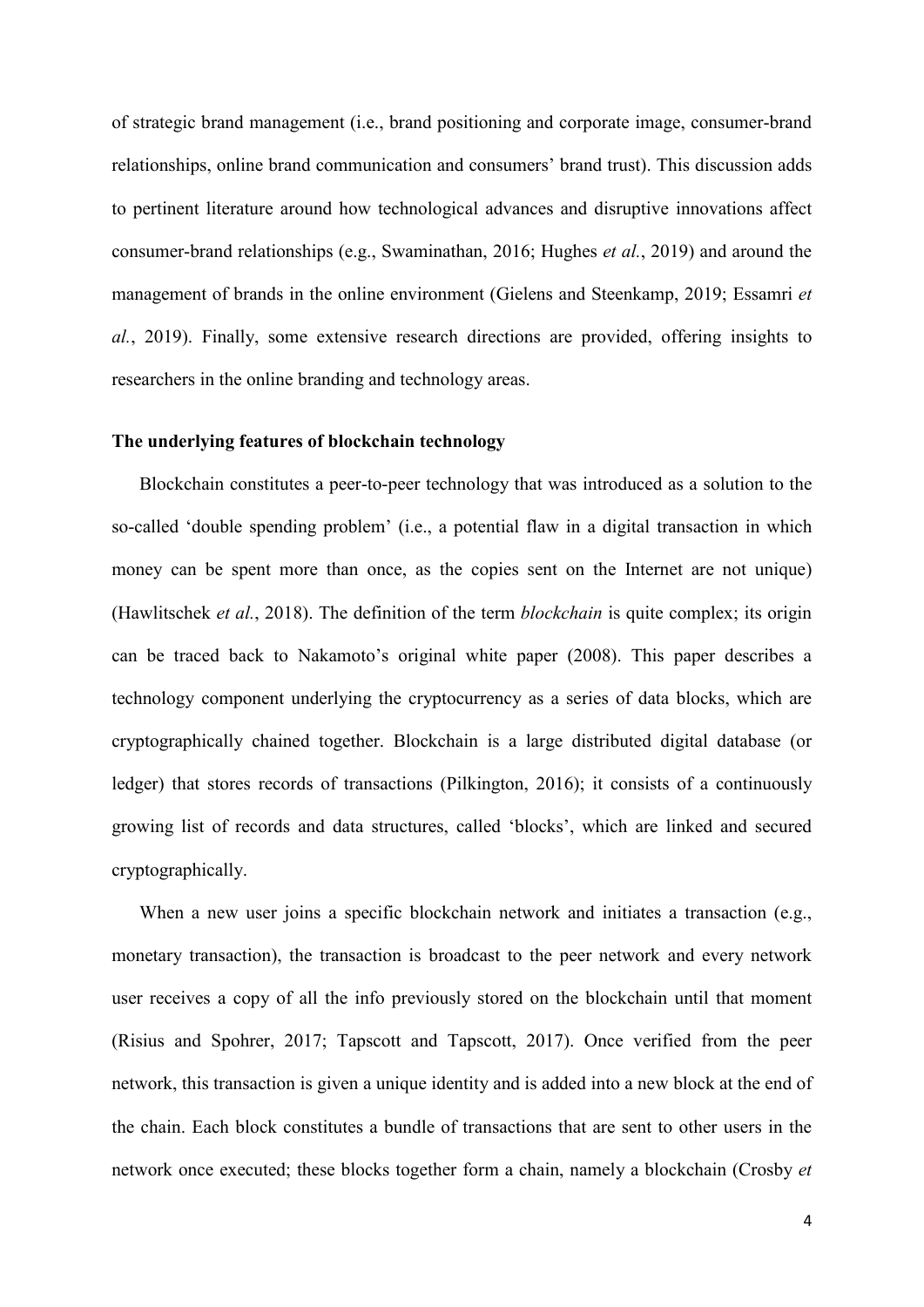*al.*, 2016; Risius and Spohrer, 2017). This linked sequence of blocks holds transactions that are secured by public-key cryptography and communicated to the network community (Tapscott and Tapscott, 2016; 2017). Once a transaction is appended to the blockchain it cannot be altered, turning a blockchain into an unchangeable record of past transactions and, at that point, the transaction is completed (Seebacher and Schüritz, 2017; Ksetri and Voas, 2019). Figure 1 below displays visually the steps in a transaction in the blockchain network.

#### Insert Figure 1

This conceptual discussion draws on a literature review made around blockchain. In conducting the literature review, prior work in the area was followed (Gabbott, 2004; Denyer and Tranfield, 2009); this recommends the use of specific criteria and steps in the selection of articles for review so that an unbiased and inclusive view of the domain of interest is produced (Grinsven *et al.*, 2016). First, a computerized database search took place in Business Source Premier, ABI/INFORM Global, Web of Science and Scopus. The keyword 'blockchain' and interchangeably the keywords 'consumers', 'users', 'customers', 'marketing' or 'branding' in the title, abstract or keywords, were used to search relevant articles.

Overall, the literature searches resulted initially in 135 published academic articles, books and conference papers. These items, all published after 2014, were retrieved from the search. In looking closer at this work, 38 articles and conference publications were found to be relevant in an organizational/business context. To gain a better understanding around blockchain, this work was further used to support the arguments presented in this work. In examining the relevance of these articles/conference papers with the focus of this work (i.e., the impact of blockchain on marketing/branding activities) we note that; the vast majority of this work is conceptual/theoretical in nature (28); many of them are conference papers (23); there are only seven papers published in ABS-ranked journals; about a third of this work is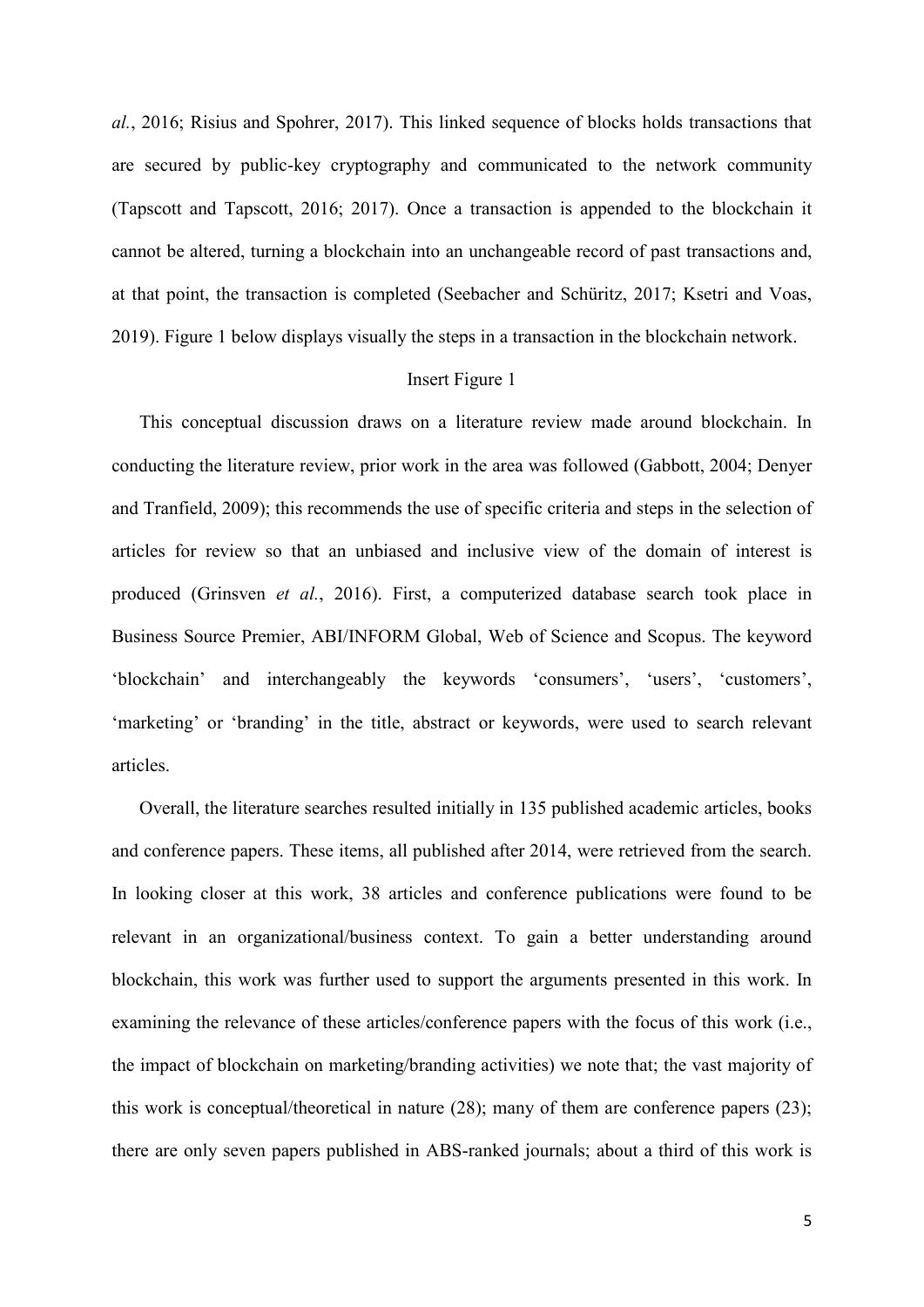industry specific (14); and few articles take a business perspective and draw on secondary data from the energy/electricity industries (4).

The focus of this literature is mostly on the underlying features of blockchain (e.g., Iansiti and Lakhani, 2017), its implementation consequences in specific industries (e.g., food, electronics, etc.) and outlines some of its implications for organizations and new business models that could emerge (e.g., Casino *et al.*, 2018; Morkunas *et al.*, 2019). Other work on blockchain (articles, conference papers, books, etc.) was also evident in the search, focusing on blockchain implications that are beyond the scope of this article, such as policy implementation (19), energy trading and engineering infrastructures (37), supply chain/production networks (29), healthcare applications (22) and international trade (11).

#### **Key facets of blockchain technology**

The first unique facet of blockchain is the default *use of a decentralized digital database,* which refers to the fact that a decentralized copy of any blockchain transaction exists for other users of the network. This allows every party to access the entire transaction background of previous transactions made by any parties involved (Risius and Spohrer, 2017) and each user has its own, local copy of each blockchain created. Therefore, to change information that already exists in the blockchain, one would have to modify all existing peers that already contain all the previous information on the blockchain (Basden and Cottrell, 2017). This distributed transaction validation prevents any party from controlling the flow of information and, at the same time, allows other parties to verify the records of its transaction partner directly, without the use of any intermediaries (Iansiti and Lakhani, 2017; Pilkington, 2016). As a result, blockchain is permissionless and *transaction data are not owned or controlled by any party* (e.g., between firm and consumers); all parties have to give up control of their data, which results in wide transparency to all transactions taking place in blockchain-based networks (Basden and Cottrell, 2017).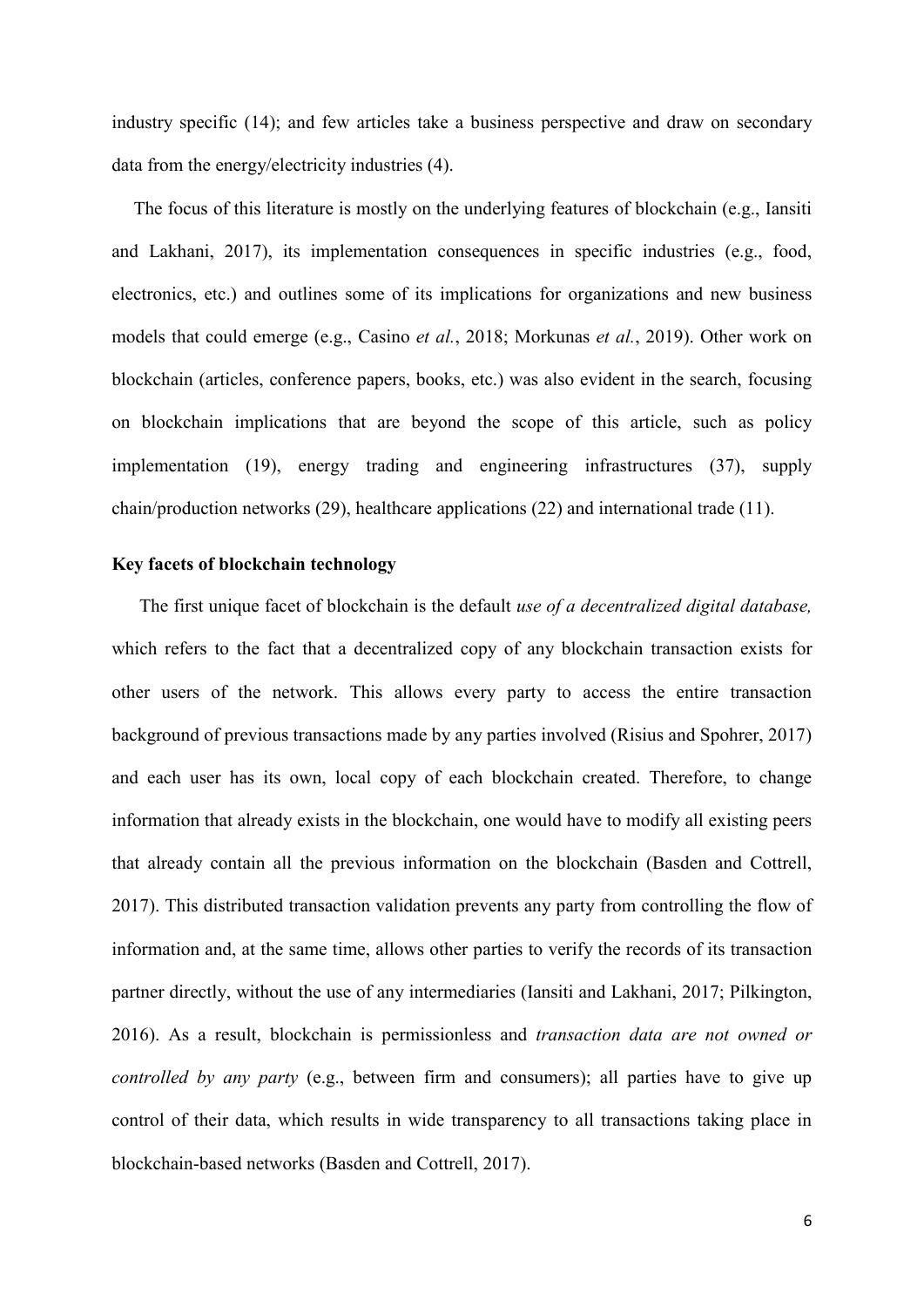The second facet of blockchain technology is *peer-to-peer transmission*. When it comes to the execution of any transaction between two parties, the communication process between transaction partners takes place directly between these parties without any intermediary, as is usually the case with traditional online exchanges (e.g., online purchases), which are validated and stored from an independent third-party (e.g., credit card provider) (Iansiti and Lakhani, 2017; Hawlitschek *et al.*, 2018; Boukis and Magrizos, 2018). Blockchain is viewed as the "trust machine", suggesting that it eliminates the need for trust between peer-to-peer transactions (*Economist*, 2015). The elimination of intermediaries from peer-to-peer transactions makes the transactions quicker and more cost effective; users interact with each other without having to use a trusted third-party and blockchain itself ensures data integrity (Kosba *et al.*, 2016; Tapscott and Tapscott, 2017). Hence, *transaction efficiency* is another important facet of blockchain technology.

In addition, the type and features of every transaction made in blockchain networks *are visible to any party with access to the network*. Each user has a unique identifier (i.e., blockchain address), which is used for every transaction made in the network (Iansiti and Lakhani, 2017). Blockchain also offers pseudonymity, as transactions only occur between the validated unique addresses possessed from various network users. The users can remain *fully anonymized to other users* or choose to reveal some evidence of their identity. Hitherto, allowing third-party access to encrypted data by other users is another feature of blockchain (Zyskind and Nathan, 2015). Blockchain networks could be used for the safe storage of large amounts of anonymous customer data, ensuring individual anonymity, while also allowing third-parties to use this data to offer more value to their customers (Lee and Pilkington, 2017).

Another facet of blockchain is the *irreversibility of transaction records.* Once any transaction is made and entered into the decentralized blockchain database, the records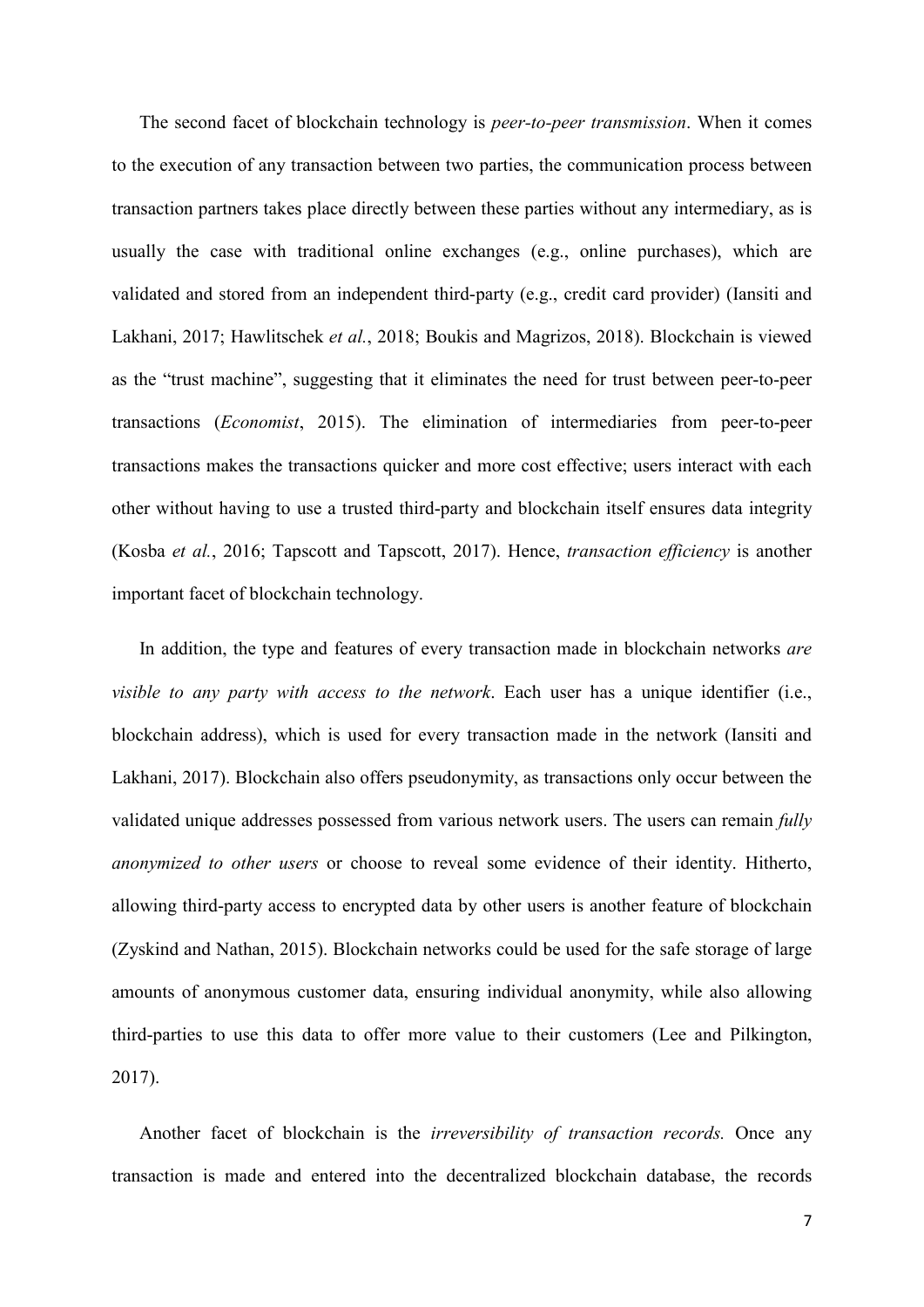cannot change; this is because they are linked to all transactions previously made (Crosby *et al.*, 2016). Data of blockchain-based transactions exist at multiple parties over the network and every transaction that occurs is permanently recorded in chronological order (Iansiti and Lakhani, 2017; Basden and Cottrell, 2017). Therefore, blockchain data remain consistent, time-stamped and accurate.

These are not the only important facets of blockchain technology, but there is a variety of additional features that are constantly evolving and are likely to widen the range of blockchain applications (Pilkington, 2016; Seebacher and Schüritz, 2017). For example, blockchain applications also enable the use of "smart" contracts; these can self-execute a set of provisions in a contract, such as an agreement between a booking site and an airline, which can be executed autonomously once the agreed event occurs (Crosby *et al.*, 2016; Kosba *et al.*, 2016).

#### **Implications of blockchain technology for consumer-brand relationships**

Recent work has started to delve into how blockchain technology affects existing business models and organizational functioning in various industries, including online retailers, healthcare, hospitality, governmental services, etc. (Kshetri, 2018; Casino *et al.*, 2018; Hughes *et al.*, 2019; Morkunas *et al.*, 2019). Nevertheless, there is still little guidance about how brands could act on this new technology to improve customers' experience and increase their engagement with the brand. In light of blockchain adoption, the focus of brand management in those industries is likely to evolve from enhancing brand equity (Chatzipanagiotou *et al.*, 2016) into offering brand promises to consumers that can be displayed, captured, assessed and transferred via digitally-recorded transactions (Crosby *et al.*, 2016; Mougayar, 2016; Ghose, 2018). The following sections explore how blockchain adoption can affect four important aspects of brand-consumer relationships. These areas include (1) brand positioning and corporate brand image; (2) the benefits from consumers'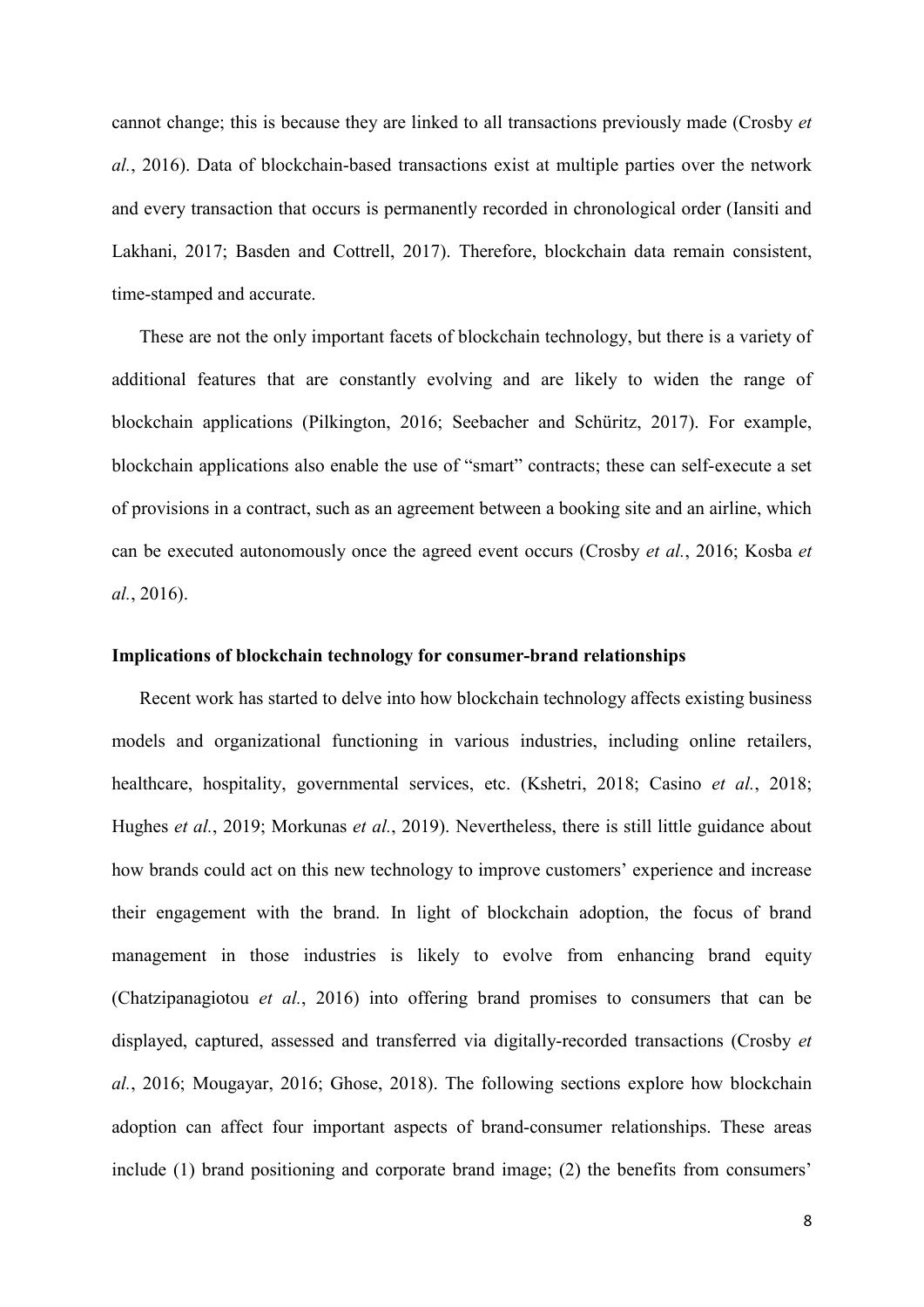relationship with brands; (3) online brand communication and (4) consumers' trust in the brand. Figure 2 visually depicts these areas.

#### Insert Figure 2

#### *Improve corporate brand positioning and brand image*

Digitalization and the dominance of social media have brought technological advancements to the forefront of research around how companies can build their corporate brand image or co-create their brand meaning online (e.g., Fuchs and Diamantopoulos, 2010; Gammoh *et al.*, 2011; Ramaswamy and Ozcan, 2016). Given the real need for brands to build direct and authentic interactions with internal and external stakeholders through technologymediated communication, adopting new technologies that can register a brand's unique features has changed their brand positioning channels and strategies (Laroche *et al.*, 2013; Keller, 2017; Boukis and Christodoulides, 2018). For instance, recent work explores how new interactive technologies could affect corporate brand positioning and how consumers experience brand image through them (e.g., Scholz and Duffy, 2018; Dacko, 2017). In this vein, the adoption of blockchain could affect a corporate brand's image through (1) the adoption of brand-specific digital currencies and (2) increasing its brand storytelling capabilities.

#### *Adopting corporate brand digital currencies*

The launch and exponential growth of cryptocurrencies (or digital currencies), whose backbone is blockchain technology, have resulted in several online retailers and service providers (e.g., Expedia, Dish, Microsoft, KFC Canada, CheapAir) announcing that they accept payments in digital currencies, such as Bitcoin. Apart from the wide use of digital currencies in various online marketplaces and C2C transactions, blockchain also enables firms to issue their digital currencies for transactions with customers (Hawlitschek *et al.*,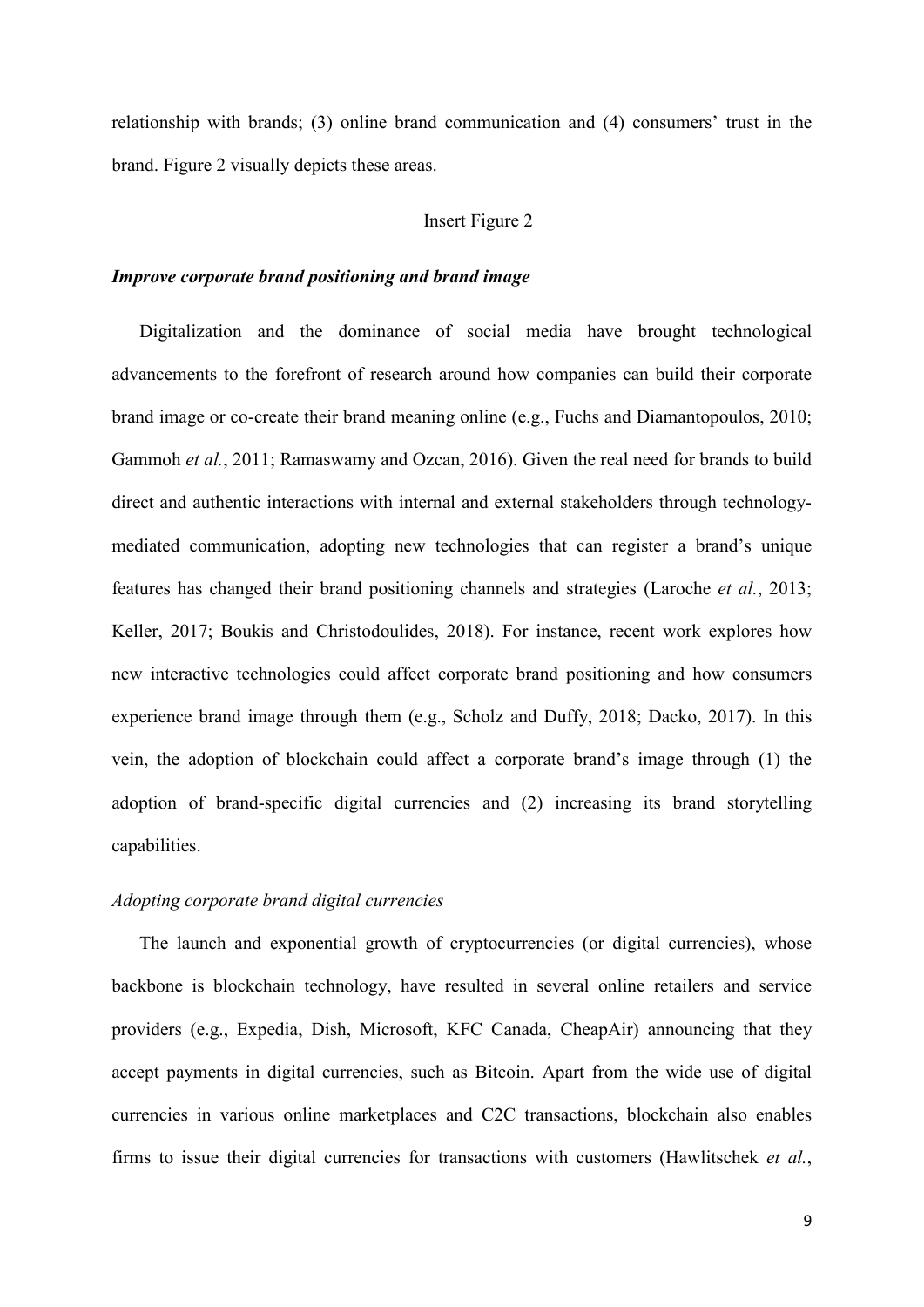2018; Kwok and Koh, 2018). For instance, Malaysian low-cost airline Air Asia has announced the launch of their own digital currency for their customers; this could replace monetary exchanges with their affiliated partners, such as local retailers and shops. These digital currencies could replace existing national currencies in firm-customer transactions (Cocco *et al.*, 2017), rendering them as a new element of their corporate brand image. The use of digital currencies is likely to change the transactional role of monetary exchanges between firms and consumers. Due to the increased exposure to brand elements, blockchainenabled monetary exchanges between consumers and firms could enhance consumers' recall of the corporate brand and offer increased brand awareness (Baumann *et al.*, 2015).

Introducing brand-specific digital currencies might also entail some important risks for firms. Adding a new innovative and technology-related dimension into a well-established brand image entails the risk of a poor fit with the existing corporate brand's image. This might be more likely in cases where consumers' brand associations are infused with a long brand heritage (e.g., luxury brands), or when any technology-related product/corporate associations become misaligned with the brand's current positioning in a specific market (Morgan-Thomas and Veloutsou, 2013). Another risk linked to the launch of digital currencies is the high volatility of their value and lack of regulatory framework in their exchange in online marketplaces (Pieters and Vivanco, 2017). Given their peer-to-peer nature, firms or consumers have no real control of their exchange value (Kwok and Koh, 2018). As a result, high volatility in their exchange rate might result in eliminating financial benefits for consumers or even in financial losses, compromising the brand's promise to its customers.

#### *Enhanced brand storytelling capabilities*

Brand storytelling remains one of the key strategies to stimulate consumers' interest in various brand elements and render them more memorable in consumers' minds (Lundqvist *et*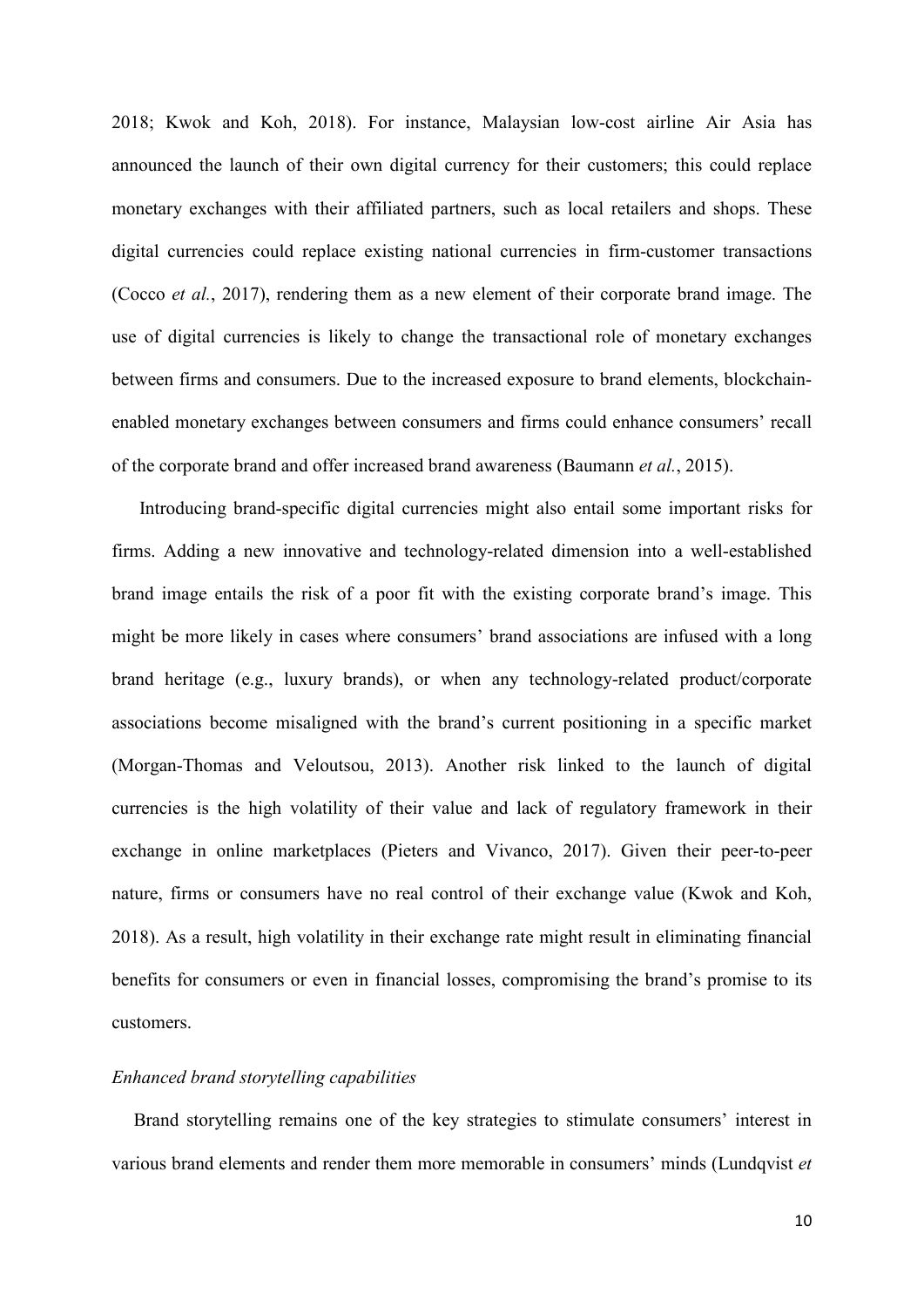*al.,* 2013; Dessart *et al.,* 2015). As consumers seek experiences appealing to their emotions and dreams (Solja *et al.,* 2018), blockchain apps could help firms share a more inspiring and meaningful story to external audiences (Dacko, 2017; Nofer *et al.,* 2017). Brands with an authentic personality could leverage their corporate image via sharing their brand identity and long heritage into each of their products equipped with blockchain apps. For instance, Curtis Park Market (i.e. wine firm) enables consumers, through a virtual reality blockchain app, to find out about the story of each of their products, from its production to the store, by scanning a barcode on each bottle of wine (i.e. 19 Crimes Wine). This way, customers could search and gain deeper knowledge on the spot about the brand they purchase, making their experience with the brand more compelling and factual.

On the other hand, brands could face increased threats fuelled from the integration of blockchain features in their storytelling efforts (Dacko, 2017; Nofer et al., 2017). Brand communication and positive user-generated valence might no longer suffice for sustaining an authentic brand image in the long-term. Firms might have to integrate blockchain apps to enhance their storytelling practices behind their brand portfolio and design more informative, authentic and interactive experiences with consumers.

#### *More benefits for consumers from their relationship with brands*

Technological evolution, the rise of social media and extensive C2C interactions have given consumers increasingly more leverage and influence over brands in the past few years. Pertinent work acknowledges that emerging technologies (e.g., augmented reality) and new forms of online interactions (e.g., online communities) have made consumers better informed about their purchases, more demanding with regards to their data privacy and more empowered to voice the experience they want with brands (Kim and Johnson, 2016; Morkunas *et al.*, 2019). Blockchain is likely to enable consumers to gain more from their relationship with brands, creating an even more competitive arena for firms (Lee and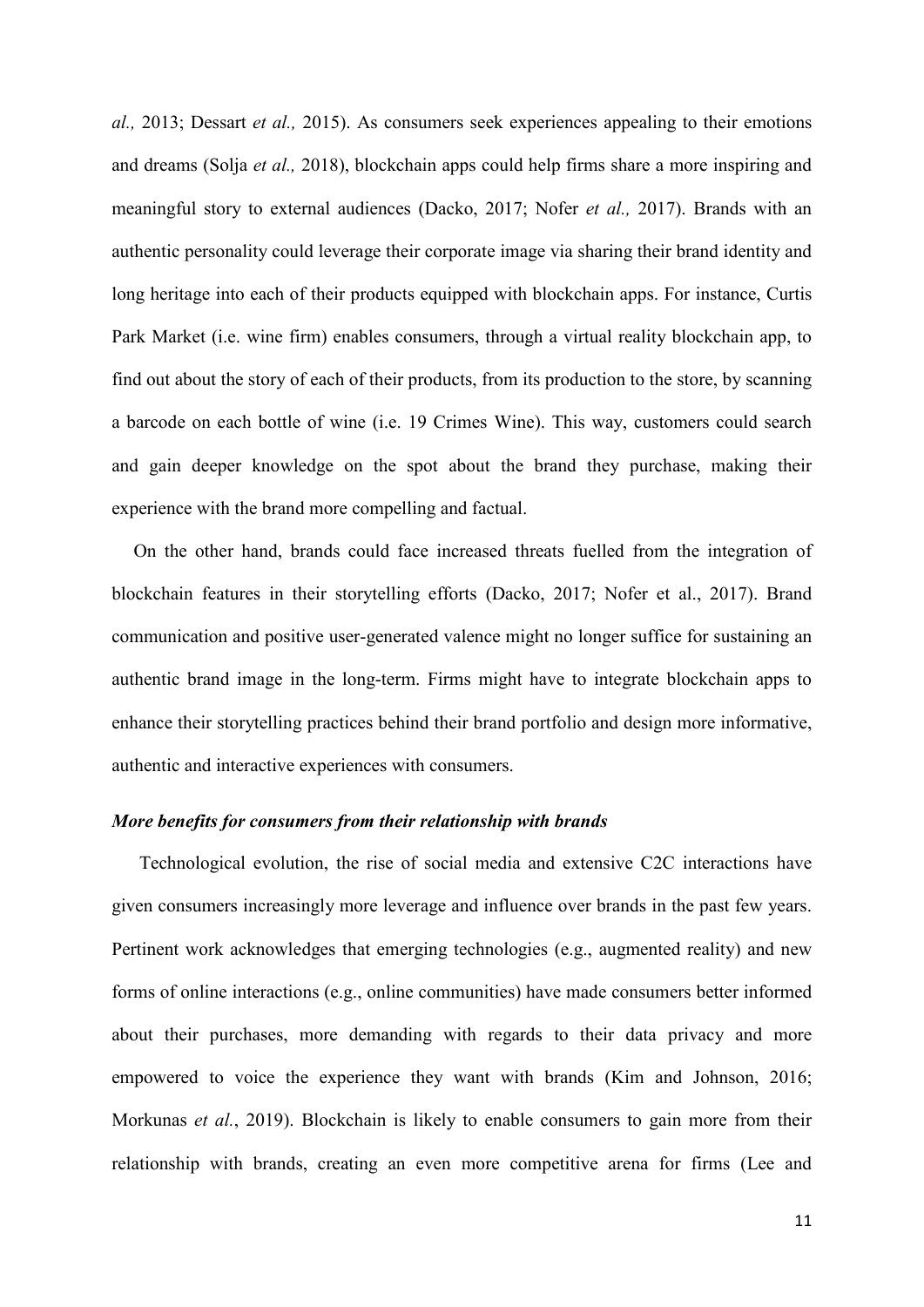Pilkington, 2017). Such power can derive from consumers' participation in blockchainenabled brand loyalty programmes and through consumers' better control over their personal data.

#### *Consumer participation in blockchain-enabled brand loyalty programmes*

Although brand loyalty programmes traditionally aim at increasing consumers' share-ofwallet loyalty to the brand (Melnyk and Bijmolt, 2015; Odoom, 2016), evidence shows that brand loyalty schemes might not always be correlated with programme loyalty (Evanschitzky *et al.*, 2012; Kang *et al.*, 2014). Also, the tightly-defined rewards in point redemption, the fragmentation of loyalty schemes and the elimination of strong rewards for loyalty over time, resulted in lower consumer motivation to participate in loyalty programmes (Wendlandt and Schrader, 2007). As a result, consumers often do not realize the value of loyalty programmes or their programme loyalty might not evolve into brand loyalty (Kang *et al.*, 2014). In response, brands have embraced the use of modern technologies to reduce customer churn or enhance customer's participation in such schemes (e.g., Lee *et al.*, 2003; Bilgihan, 2016).

Through blockchain adoption, brands are enabled to use digital currencies (tokens) as a means of better loyalty points' redemption, improving customers' experience with such programmes (Iansiti and Lakhani, 2017; Kowalewski, McLaughlin and Hill, 2017). Customers exchange their loyalty tokens with others, allowing them to break out of one-sizefits-all loyalty programmes and gain a wider variety of rewards available (de Boer, 2018). In this vein, Singapore Airlines announced the adoption of a blockchain-based loyalty scheme in partnership with other national retailers. Their customers can have a "digital wallet" for all their loyalty points with the option of redeeming them at varying local partners; they would no longer have to wait for long periods to accumulate their points.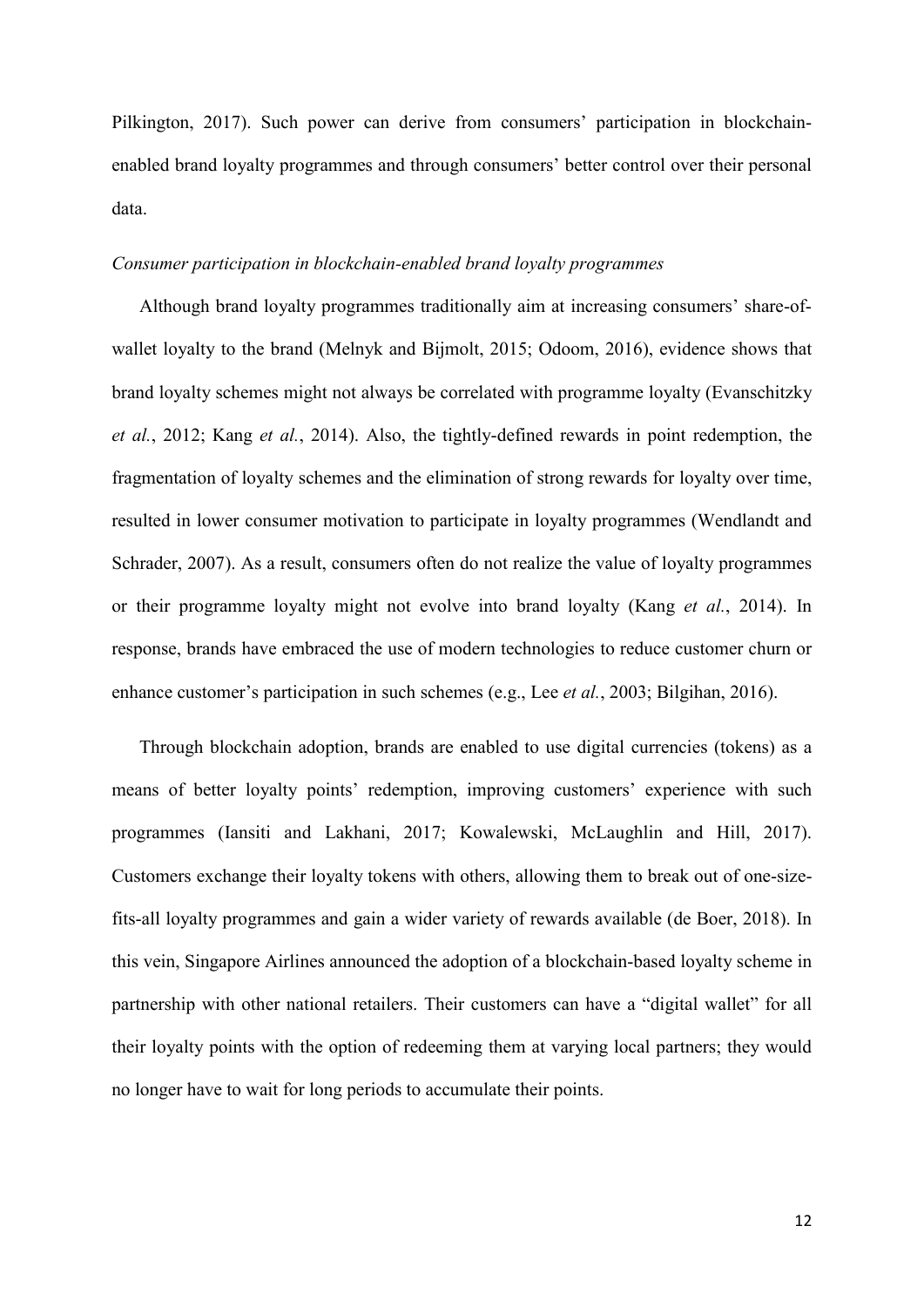Blockchain-enabled loyalty programmes could also incentivize customers to cash loyalty points out in other industries, or exchange them for other currencies if their value significantly increased (Ksetri and Voas, 2019). Increasing the variety of redemption options could significantly increase the internal value of digital currencies for consumers, further encouraging their participation in blockchain-enabled loyalty schemes (Kowalewski, *et al.*, 2017; Casino *et al.*, 2018). Given the high visibility of blockchain transactions to all users of the network, brands could potentially offer more customized bundles of rewards to their customers over time, based on their prior redemption activity and their exchange preferences. Startups like [Loyyal](https://www.cbinsights.com/company/ribbitme) already offer blockchain-based loyalty incentives, which are easily exchangeable across different markets by using tokens to support and verify their value.

At the corporate brand level, blockchain adoption could drive brands to expand their partnerships to promote their own digital currencies. Just like brand alliances were formed to raise awareness in the minds of consumers (e.g., Star Alliance) (Newmeyer *et al.*, 2018), brands could profit from attracting and convincing consumers to redeem their points through their blockchain loyalty programme, instead of attracting them as customers in the first place. Such loyalty programmes could affect customers' experience with the brand (Lemon and Verhoeuf, 2016), resulting in more positive user-generated content about the firm's products and services. This development might be quite appealing for emerging brands, new brand extensions, or in cases where firms seek to build brand recognition rapidly among consumers (e.g., when entering a new market). In this scenario, an interesting paradox could emerge for brand loyalty schemes (e.g., Keiningham *et al.*, 2011; Kang *et al.*, 2014); consumers might be consistently purchasing a specific brand but their behavioural attachment to it would no longer echo their participation in its loyalty scheme; this is because they could opt in for other brand-specific digital currencies, seeking to maximize their financial benefits.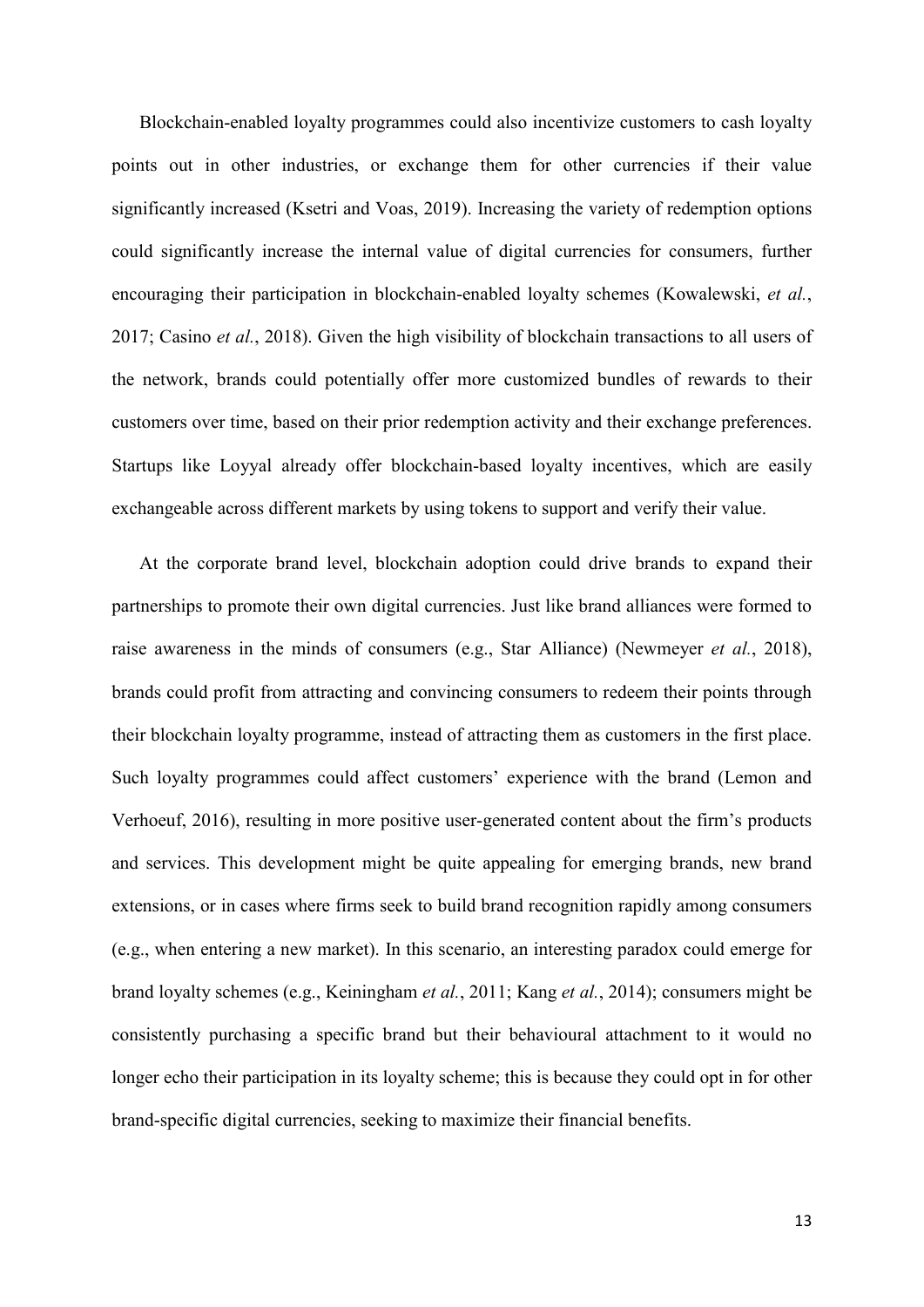#### *Consumers can gain better control of their data*

Customer data is rapidly becoming the dominant currency of modern marketplaces. As brands have intensified their efforts to get more and better quality customer data to achieve more measurable results, consumer data privacy has become one of the biggest concerns of our time (Wu *et al.*, 2012; Plangger and Watson, 2015). Recent evidence shows that wide and unauthorized access to personal data enhances feelings of violation and reduces consumer trust in the brand (Martin *et al.*, 2017). To deal with this greater personal data vulnerability, blockchain-enabled browsers could allow consumers to gain better control over their data or manage it to their own preferences (Lee and Pilkington, 2017).

The wide adoption of blockchain would result in data no longer belonging either to firms or anyone else; rather it would become available to other network participants, consumers and even competitors (Basden and Cottrell, 2017; Iansiti and Lakhani, 2017). Compared to the previous state, where brands have been leveraging consumer data to fuel customer acquisition and inform their marketing strategy, consumers might have a more active say in how their own data are used. For example, platforms, like uPort and MetaMask, enable consumers to maintain some (or full) control of their identity and transaction data through using blockchain-based browsers.

The use of such browsers could offer an additional advantage to consumers, as they could also monetize their personal data by giving access to firms for their own use (Lee, 2017). Instead of advertisers struggling to gain information about their customers from various sources, blockchain could enable them to build unique anonymized customer profiles for their target markets from the data that customers themselves are willing to share (Mougayar, 2016). For this to happen, brands should first alleviate consumer concerns by showing them clearly how their data will be used (Lwin *et al.*, 2007). In exchange for providing such personal information, advertisers need to offer rewards and strong motives to customers to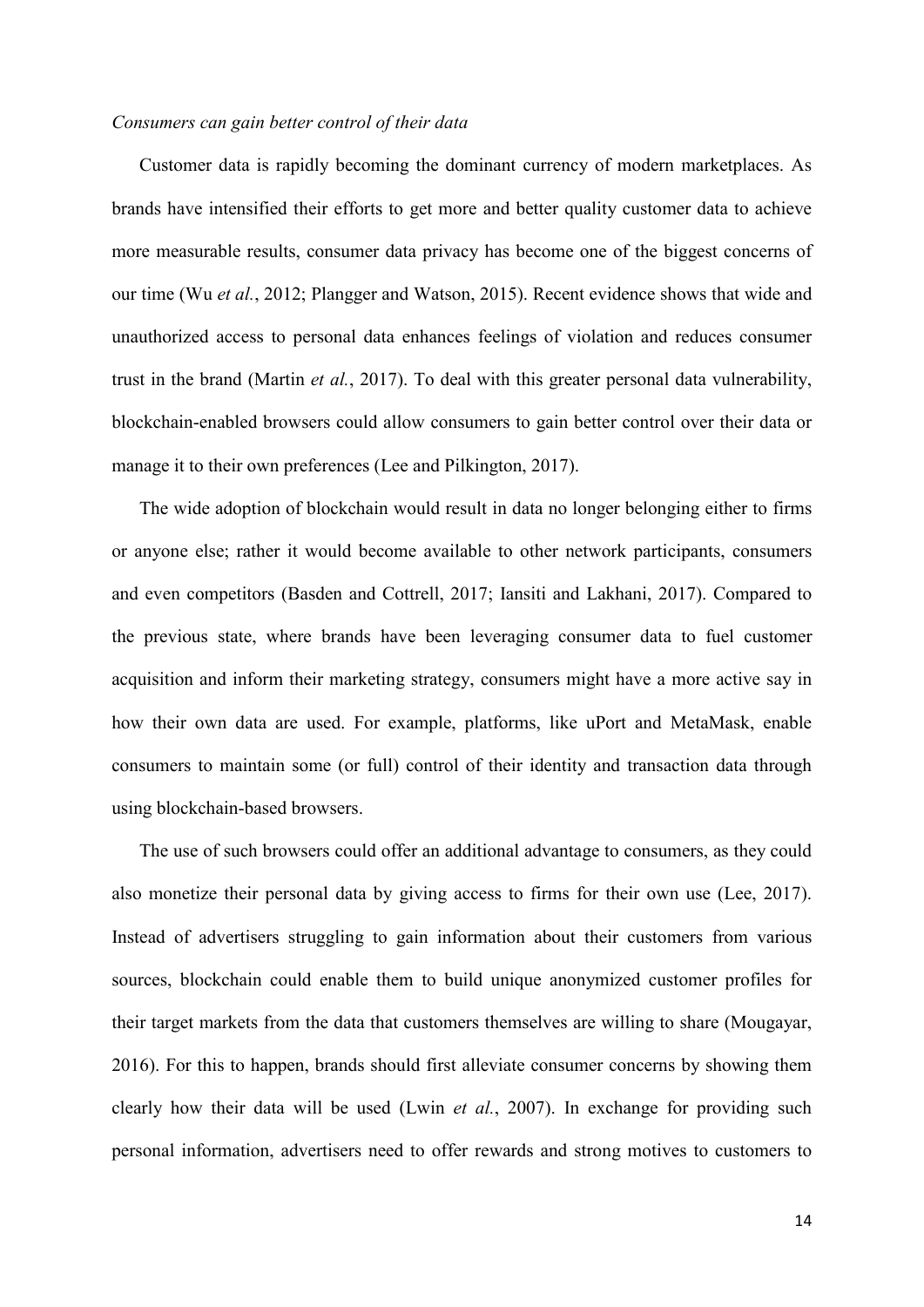reduce their data sharing concerns. Existing blockchain platforms, such as Basic Attention Token (BAT), allow digital ad exchanges between consumers and advertisers; tokens are issued for both parties and rewards are given for consumers' attention when viewing ads but also for advertisers, once their ads are viewed.

As consumers would be empowered to trade their data directly to advertising agencies, the need for intermediation between advertiser-consumer relationships is likely to decline (Iansiti and Lakhani, 2017; Plant, 2017). For instance, existing blockchain platforms, like BitClave, allow advertisers to reward consumers directly for viewing their advertisements, optimizing advertising spending for brands and offering a better experience for their customers. Brands in the future might systematically approach users and request access to their online activity in exchange for rewards made through digital currencies, without the intervention of third-parties (Puthal *et al.*, 2018; Montecchi *et al.*, 2019). Platforms like Filecoin attract new customers by offering blockchain-based cloud storage to secure their data in a centralized server, while at the same time rewarding them with tokens for using their services. In any case, marketers will be challenged to prove the value of their data-sharing relationship to consumers and find mutually beneficial ways to convince them to allow access to their personal data.

In any case, brands would have to reconcile with the idea that one of their most valued assets would no longer belong to them, as every user might have a copy of the data (Zyskind and Nathan, 2015; Hughes *et al.*, 2019). Brands should undertake a more active role in reaching consumers and offering them value so that they reciprocally help firms build new products and services. Inevitably, the question that will emerge is how firms can inform their marketing strategy quicker than competitors to better meet customer needs, which could change the nature of competition in many industries.

#### *Authentication of brand communication*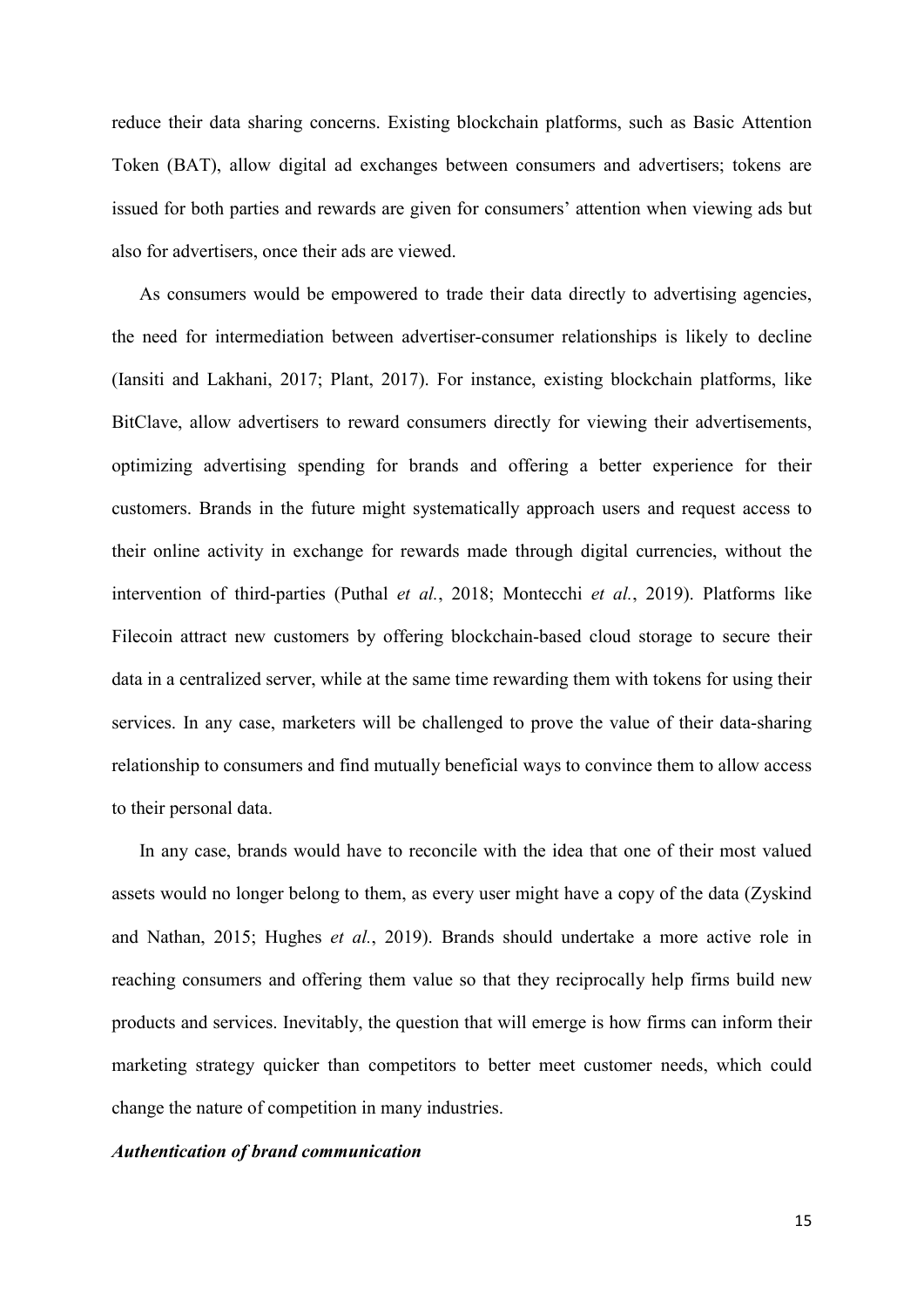Today, given the dominance of social media in corporate and product communication, online advertising has become the mainstream channel for most brands (Pfeiffer and Zinnbauer, 2010; Okazaki and Taylor, 2013). However, the lack of verification about where online ads are being placed remains a key concern for brands (Metzger, 2007). This is because it has adversely affected trust among firms and intermediaries in the online advertising landscape, where ad fraud is estimated to have cost \$16.4 billion in wasted advertising in 2016 (WFA report, 2017). Moreover, online advertising is dominated by a few intermediaries (e.g., Facebook), who act as intermediaries between firms and their target clientele, increasing the cost per impression for brands (Gielens and Steenkamp, 2019). In exploring these challenges, relevant studies look into how brands can know more about where their ads are placed (e.g., Edelman, 2009) and provide insights on how firms can deal with digital intermediation (Kleis Nielsen and Ganter, 2018). Evidence also shows that new technologies can help brands tackle online advertising fraud, such as machine learning (e.g., Komulainen *et al.*, 2016). The implementation of blockchain could also help brands improve their advertising effectiveness and reduce the need for intermediaries, establishing more direct consumer-brand relationships.

#### *Improved online brand advertising ROI*

A first potential benefit of blockchain-based apps might be the decrease in wasted advertisement spending through verifying whether ads are delivered to targeted consumers (Iansiti and Lakhani, 2017; Ksetri and Voas, 2019). This can become feasible through the use of blockchain-based browsers that monitor the activity of users anonymously and allow ad displays to be tracked, providing advertisers and publishers with a comprehensive trail of ad campaign details (e.g., consumer profile of each viewer, conversion rates, etc.). This could provide marketers with a mechanism to know, with relatively high certainty, where their ads have been placed (Tapscott and Tapscott, 2017). For instance, blockchain platforms, like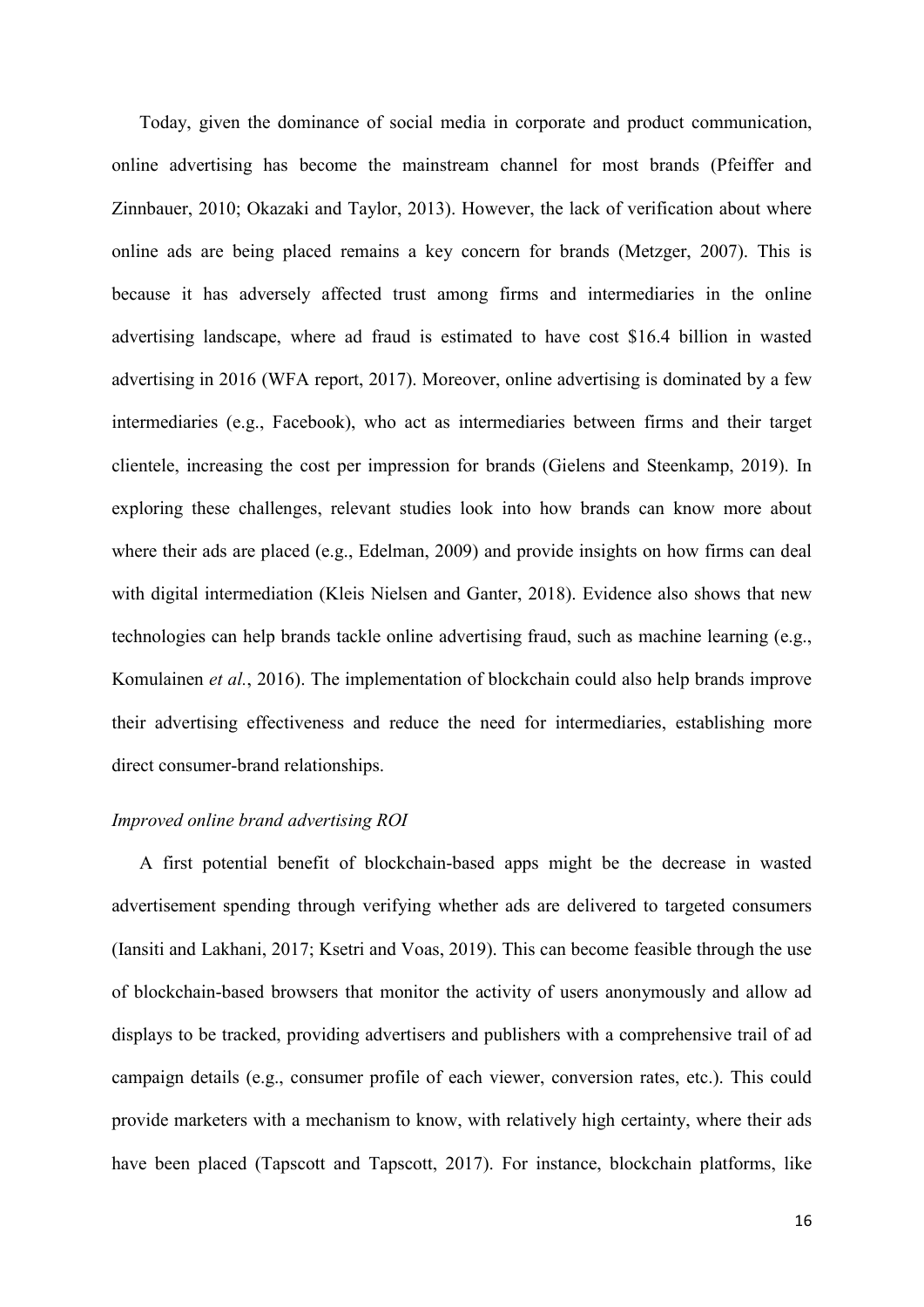BitClave, allow advertisers to ensure who is viewing their ads, at the same time rewarding consumers for doing so. Enhancing ad verification could be seriously attractive for advertisers, as displaying all click-throughs in real time would offer them much better value from online advertising for both parties involved (Ksetri and Voas, 2019). This way, brands would be enabled to measure their impact on consumers in a more reliable and objective way.

#### *Reduced need for intermediaries*

In the online advertising ecosystem, numerous intermediary firms are helping brands place ads on millions of websites. A potential long-term consequence of blockchain technology adoption is the reduced need for such intermediaries in online brand advertising (Mougayar, 2016). In the meantime, firms like Facebook use their vast amount of data and targeting algorithms to display personalized advertisements in the user's news feed to enhance advertising effectiveness (Aguirre *et al.*, 2015). Blockchain apps are likely to reduce the need for such intermediation (Iansiti and Lakhani, 2017; Ksetri and Voas, 2019). Instead of intermediaries between brands and advertisers, blockchain could independently verify the reliability of advertising, providing benefits to both parties (Plant, 2017; Hughes *et al.*, 2019). For instance, platforms like AdEx allow users to opt into advertising, ensuring that advertisers only pay for valid click-throughs; once the blockchain confirms that a user has viewed an ad, the contract would automatically release payment to the user's account.

Such applications could allow brands to monitor where their ads are placed with higher accuracy, alleviating ad fraud from automated bots and ensuring their target audience is engaging with their ads (Metzger, 2007; Haddadi, 2010). As a side effect, the launch of blockchain-based registries (e.g., AdChain) can also, in principle, incentivize consumers to determine whether a publisher can be whitelisted or not. For example, platforms such as AdEx create a user profile web page; this allows the user to whitelist advertisers and voluntarily provide specific information on their interests to these favourable advertisers to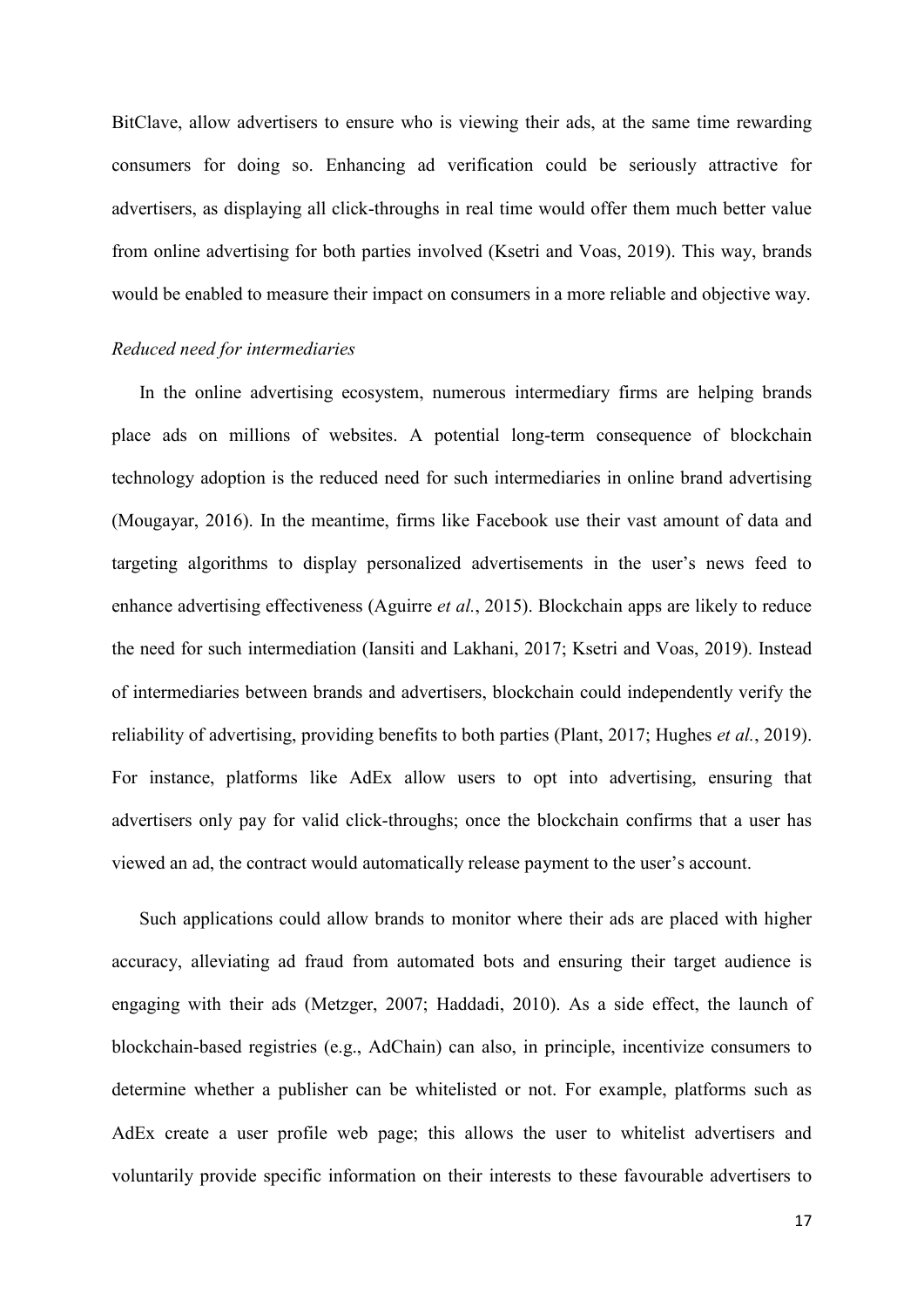receive highly targeted ads (Zyskind and Nathan, 2015; Ksetri and Voas, 2019). Accordingly, brands can then decide on whether they should spend money on the specific publisher. In this direction, blockchain platforms, such as Brave, can validate and analyse each consumer's exposure through verifying the customer profile who saw the ad as per the specifics of a media contract.

#### *Enhance consumers' trust in the brand*

Brand trust relates to consumer willingness to rely on the ability of the brand to deliver its promise (Chaudhuri and Holbrook, 2001). Increasing consumers' trust in the brand has been one of the most desired outcomes of branding efforts so that firms can eventually enhance consumer-based brand equity (Delgado-Ballester and Luis Munuera-Alemán, 2005; Veloutsou, 2015). Prior work in the branding area has examined the role of online brand communities and community engagement for building trust in the brand (Laroche *et al.*, 2012), as well as examining how brand trust emerges in the digital environment or through technology-mediated interactions between firms and consumers (Becerra and Korgaonkar, 2011; Giovanis and Athanasopoulou, 2018). The wider adoption of blockchain could restore or enhance consumers' trust in brands in three ways; (1) through enhancing brand transparency; (2) through reducing counterfeit consumption; and (3) through increasing brand trust in online marketplaces.

#### *Reducing counterfeit consumption*

One way brands can make their customers trust them is to give them the necessary information about the product and the brand (Gefen *et al.*, 2003; Chiu *et al.*, 2010). However, one of the key challenges in contemporary markets that has yet to be addressed is the verification of product consumption, which remains a key issue in markets where counterfeit products thrive, such as luxury markets and online purchases (Phau and Teah, 2009). Counterfeit products remain a multi-billion industry that is harmful to several sectors and it is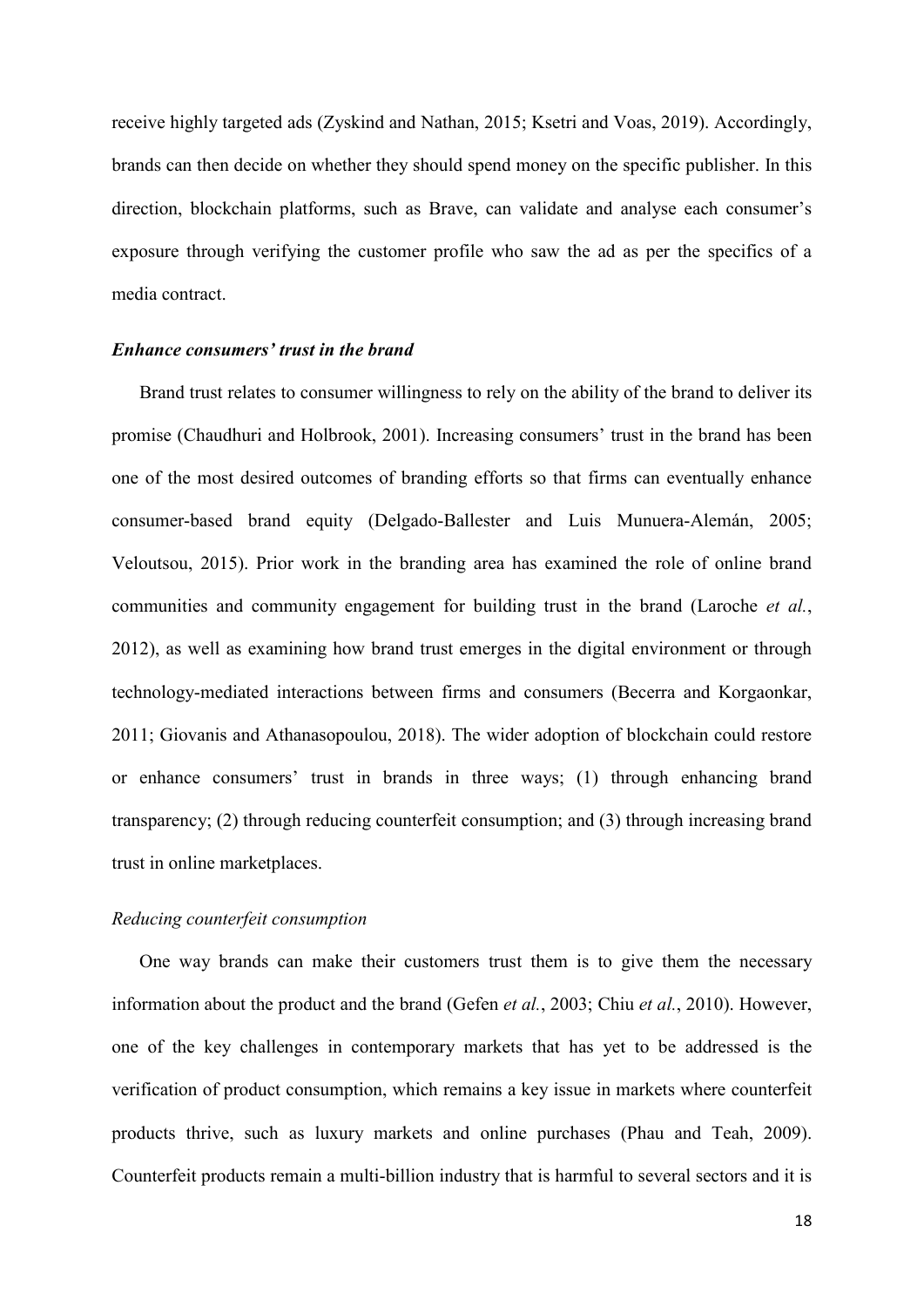hard to ensure that the products consumers receive through online platforms are authentic. This often results in increased loss of consumer confidence in online transactions (Clemons *et al.*, 2016) and negative brand experiences or increased product returns (Randhawa *et al.*, 2015). The branding literature has extensively explored consumers' motives, attitude and emotions towards counterfeits, as well as how various brand characteristics (e.g., brand image) affect counterfeit consumption (Bian and Moutinho, 2011; Evans *et al.*, 2019). Despite efforts to reduce this phenomenon, sales through social media platforms and online commerce exacerbate the sale of fake goods with harmful effects on businesses and consumers.

Blockchain-based apps could enable brands to track the entire life cycle of each product (from sourcing to production) and associate it directly with manufacturers (Pilkington, 2016; Francisco and Swanson, 2018). This level of certification will allow illegal merchandise to be more easily located and reduce the chance of fraudulent products reaching consumers. Moreover, in verifying the entire life-cycle of product purchases, consumers can reduce disinformation risk in their purchases (Kshetri, 2018; Montecchi *et al.*, 2019). Decreasing information asymmetry and chances for fraudulent product info could eventually result in increased brand trust from consumers (Chaudhuri and Holbrook, 2001). Echoing these benefits, firms such as John West print barcodes on their tuna cans that allow consumers to trace the tuna ingredients back to the fisherman who caught it. Likewise, various organic food suppliers already use blockchain apps as authenticity providers of products for consumers, minimizing concerns about the authenticity of their intended purchase (Apte and Petrovsky, 2016; Hughes *et al.*, 2019). Through blockchain-based apps, brands would be enabled to eventually reduce the harmful effects of counterfeit consumption but, more importantly, to reduce consumers' perceived risk and uncertainty in various consumption settings.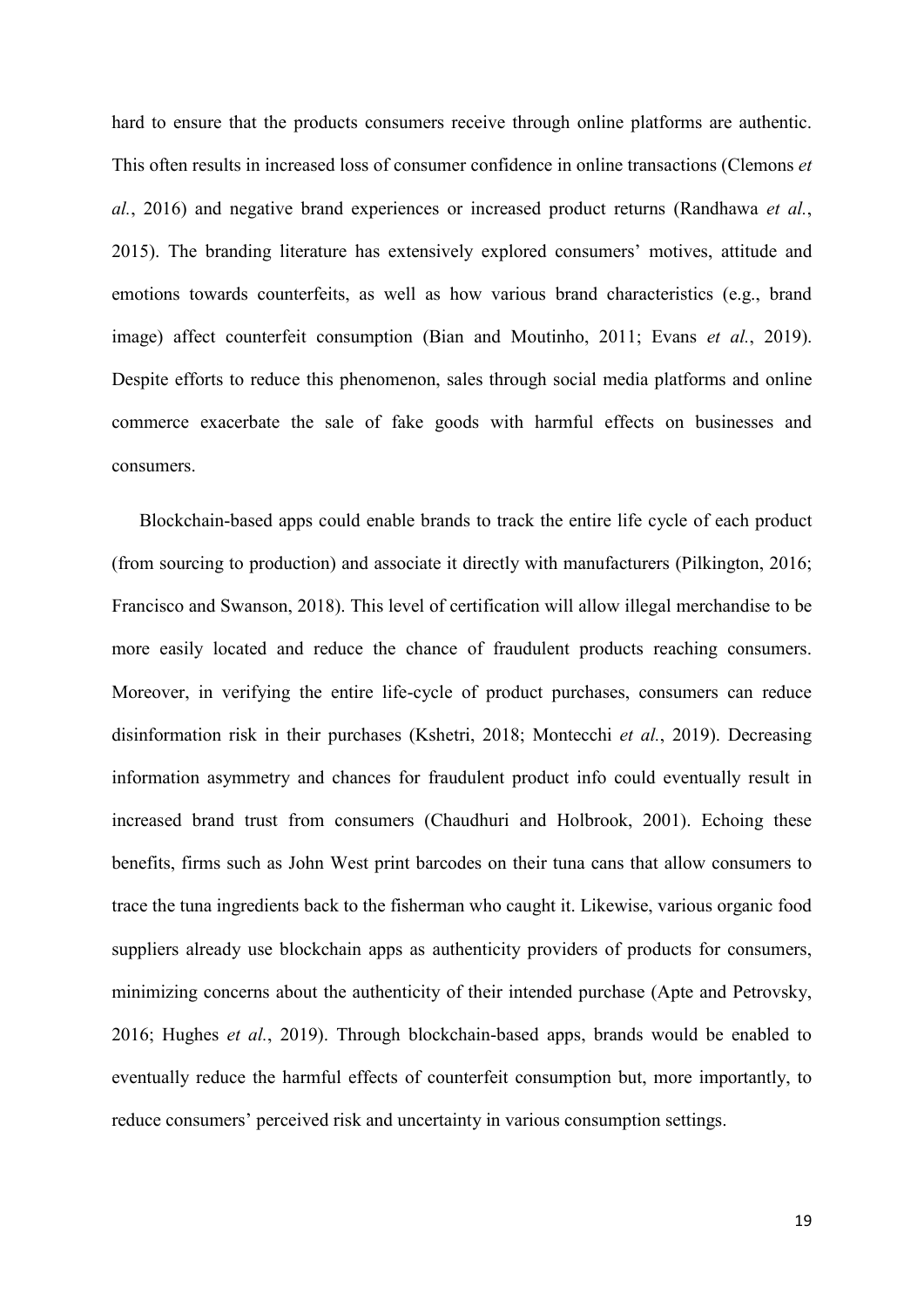#### *Increased brand transparency*

Consumer awareness about social and environmental issues has increased in the past few decades and brands are held increasingly accountable for their actions while being expected to step up their corporate social responsibility (Christodoulides, 2009; Rea *et al.*, 2014; Kang and Hustvedt, 2014). As consumers require more detailed and transparent information about how brands impact third-parties (e.g., local communities), a major challenge for firms has been to make their value chain more transparent and consistently deliver their brand promise to its external stakeholders (Boukis and Christodoulides, 2018). Nevertheless, limited work examines "what exactly constitutes transparency in the eyes of customers" (Liu *et al.*, 2015; p. 451) and how consumers respond to the lack of brand transparency (Lin *et al.*, 2017).

Through blockchain adoption, consumers would eventually gain better access to more detailed information about products and services (Kshetri, 2018; Francisco and Swanson, 2018). This is due to the increased visibility of their supply chain activities, production process and/or service delivery process that blockchain networks offer to their users. As a result, interactions with brands would become more transparent, enabling firms to build consumer trust in the brand in the long term (Bengtsson *et al.*, 2010).

Blockchain is likely to enable brands to become more transparent to external stakeholders in providing information regarding the route of a product from raw materials to manufacturer to distributor to retailer, and finally, to the consumer (Apte and Petrovsky, 2016; Montecchi *et al.*, 2019). An early example of the technology in action is the firm that uses blockchain apps to monitor their whole production process (Francisco and Swanson, 2018). For instance, De Beers monitor their products (i.e., diamonds) through the supply chain to offer their customers registered and more responsibly sourced products. Existing blockchain platforms, such as Provenance and Babyghost, also allow customers to source products and track granular details of their production.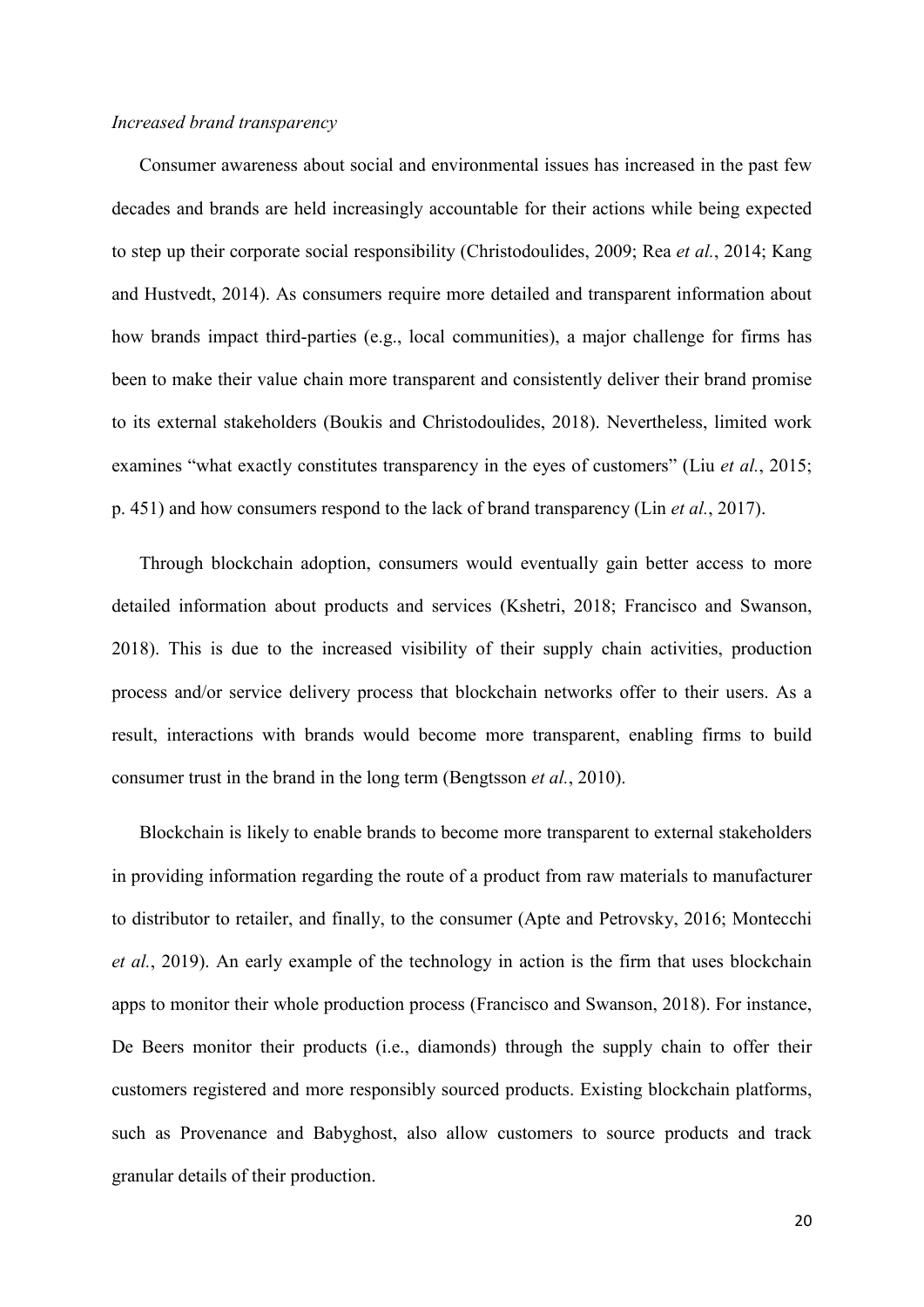Through blockchain, firms can also make their internal service chain more transparent to their external stakeholders. Prior work in the service profit chain stream establishes that firms can enhance their performance through better connecting their internal production efforts with customers' experience (Heskett *et al.*, 2008). In this way, consumers might be able to gain a more comprehensive understanding about the value chain practices and its products, without relying on external sources of information, such as firm communication or online reviews (Mattila, 2016; Crosby *et al.*, 2016). This heightened supply chain transparency could alleviate consumers' concerns about product quality, a firm's suppliers labour practices, etc., and eventually increase their trust in the brand (Handfield and Bechtel, 2002; Agarwal and Shankar, 2003).

Brands could also utilize smart contracts to enhance their brand promise consistency when interacting with customers (Kosba *et al.*, 2016). By incorporating brand promises, customer policies (e.g., refunds) or contractual agreements into smart contracts, each party can ensure the other party's compliance with the contractual obligations previously undertaken (Mattila, 2016). The public verification and transparency of these promises made from brands can reduce any distress from the customer's side. For example, when customers sign contracts with service providers and agree on a specific date on which the available service needs to be delivered, smart contracts would automatically refund the customer if this condition is not met. In eliminating the costs and delays associated with traditional contracts (Crosby *et al.*, 2016), consumer perceptions that they being treated fairly will be enhanced and brands can easier demonstrate to their customers that they deserve to be trusted (Eggers *et al.*, 2013).

#### *More trust in online marketplaces*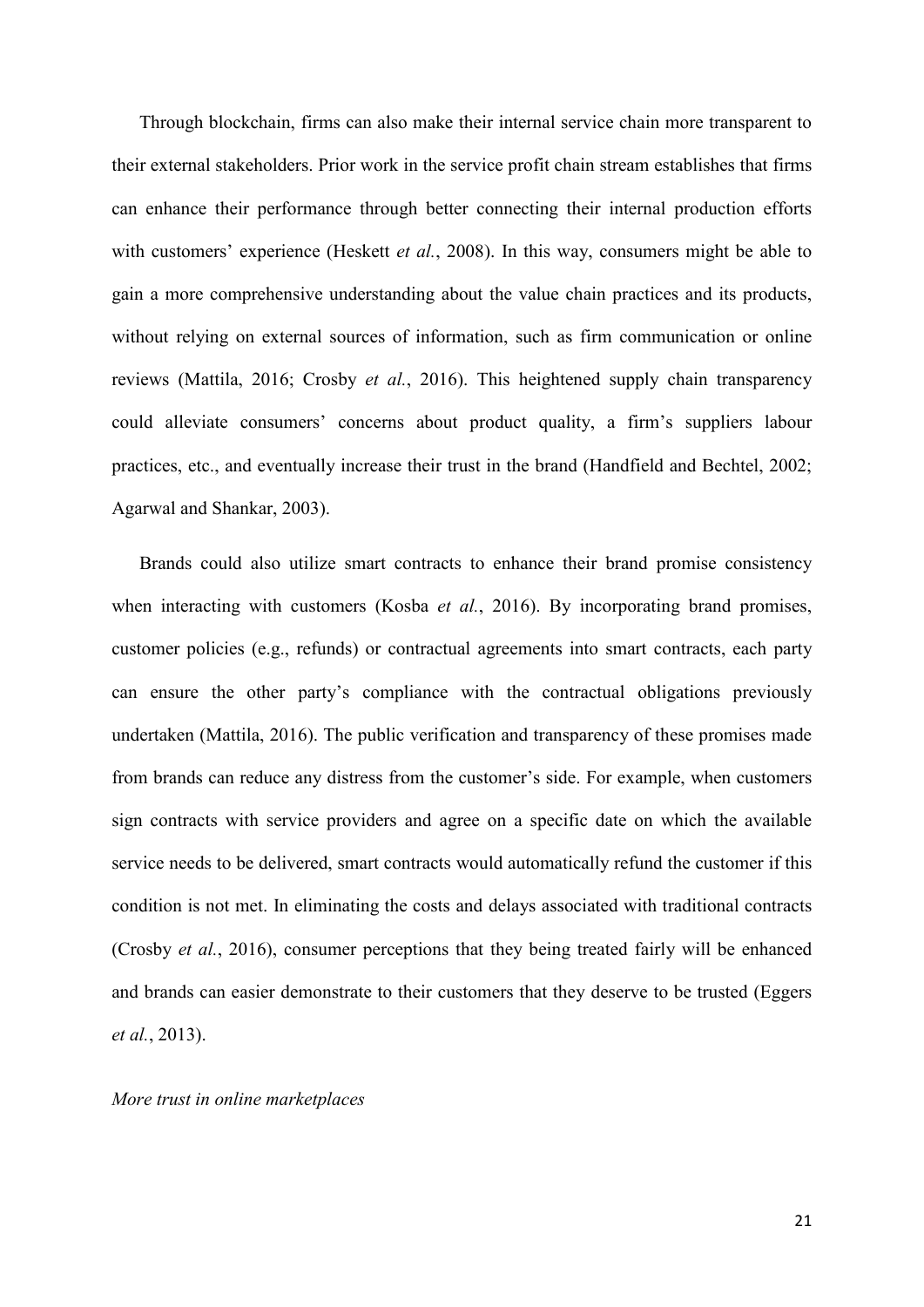Digital intermediation has resulted in the rise of consumer-to-consumer and online marketplaces (e.g., eBay, Alibaba), revolutionizing the way commerce has been conducted over the past decade. These markets allow consumers to find the right provider of a service or good they want, becoming independent brands and disrupting existing branded marketplaces or other providers (Subramanian, 2018; Gielens and Steenkamp, 2019). Despite their considerable success, the first issue when it comes to these marketplaces themselves is trust, especially when dealing with new sellers or first-time buyers (Hong and Cho, 2011).

Blockchain could eventually decentralize trust for online markets in two ways. First, by attaching trust to the seller on various marketplaces rather than to the sites themselves. Trust between parties no longer needs to be executed by a third party intermediary; every transaction is visible (so is every relevant detail about a service provider and a seller),and no reviews can be falsified (Subramanian, 2018; Hawlitschek *et al.*, 2018). In this context, opensource blockchain platforms, such as [OpenBazaar,](https://www.cbinsights.com/company/openbazaar) already connect buyers and sellers without intermediaries and the associated fees, allowing customers to purchase and sell products using a variety of existing cryptocurrencies**.**

Blockchain platforms could also prove vital in restoring or enhancing trust at the product level, where brand promises remain a key reference point (Kosba *et al.*, 2016; Subramanian, 2018). Blockchain-driven verification could enhance trust in online purchases from thirdparties, such as high involvement product purchases (e.g., electronics), high-risk purchases (e.g., buying medication from third parties), second-hand products and online purchases of luxury brands. Blockchain adoption could also be of high interest in markets where higher brand accountability is anticipated (e.g., environment-threating industries); when socially responsible behaviour is increasingly expected from the public (i.e., the financial sector); and when corporate responsibility is heavily intertwined with the nature of the product for sale (i.e., organic product sellers) (Castaldo *et al.*, 2009; Soppe *et al.*, 2011). Likewise, blockchain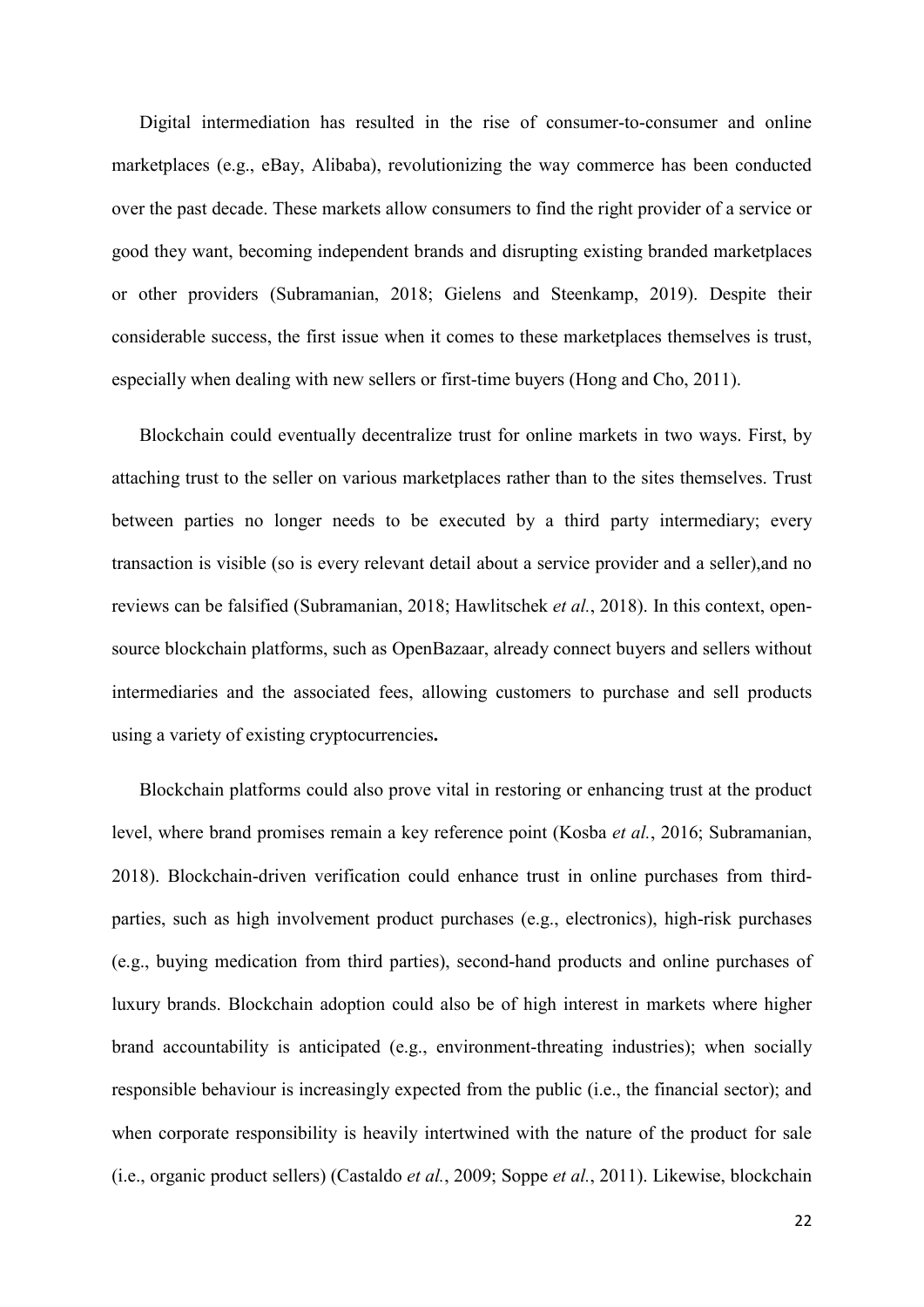apps can be vital in reducing consumer uncertainty for credence services/products; this is due to the lack of tangible evidence or consumers' inability to assess such purchases (Mattila and Wirtz, 2002). A summary of the key implications discussed above is provided below (see Table 1).

#### Insert Table 1

#### **A Future Research Agenda**

The adoption of new technologies, the digitalization of media consumption and the rise of social media has altered consumer-brand relationships in the past few decades (Gielens and Steenkamp, 2019). As blockchain apps are becoming increasingly visible in an array of business and marketing functions, some important implications might exist in how brands connect with consumers in the future (Iansiti and Lakhani, 2017), despite the fact that this technology remains in its nascence. Adding to the stream that looks into the challenges deriving from various technological advances and digital innovation for brands (e.g. Keller, 2017; Gürhan-Canli, *et al.*, 2018; Hughes *et al.*, 2019; Morkunas *et al.*, 2019), a research agenda is provided to help scholars address some of the challenges that are likely to emerge from the wider adoption of blockchain technology. Building on the prior discussion, four key areas of interest are suggested: (1) the adoption and use of blockchain from consumers; (2) the impact of blockchain on consumers' experience with the brand; (3) the implications of blockchain for the use of personal data; and (4) the implications of blockchain for corporate brands and organizations.

#### *Blockchain adoption and consumer usage*

The first area for future investigation is around *blockchain technology adoption and its usage from consumers*. Existing literature proposes various technology acceptance frameworks (e.g., unified theory of acceptance and use of technology) and innovation diffusion models (Im *et al.*, 2011) to understand consumers' attitudes towards the adoption of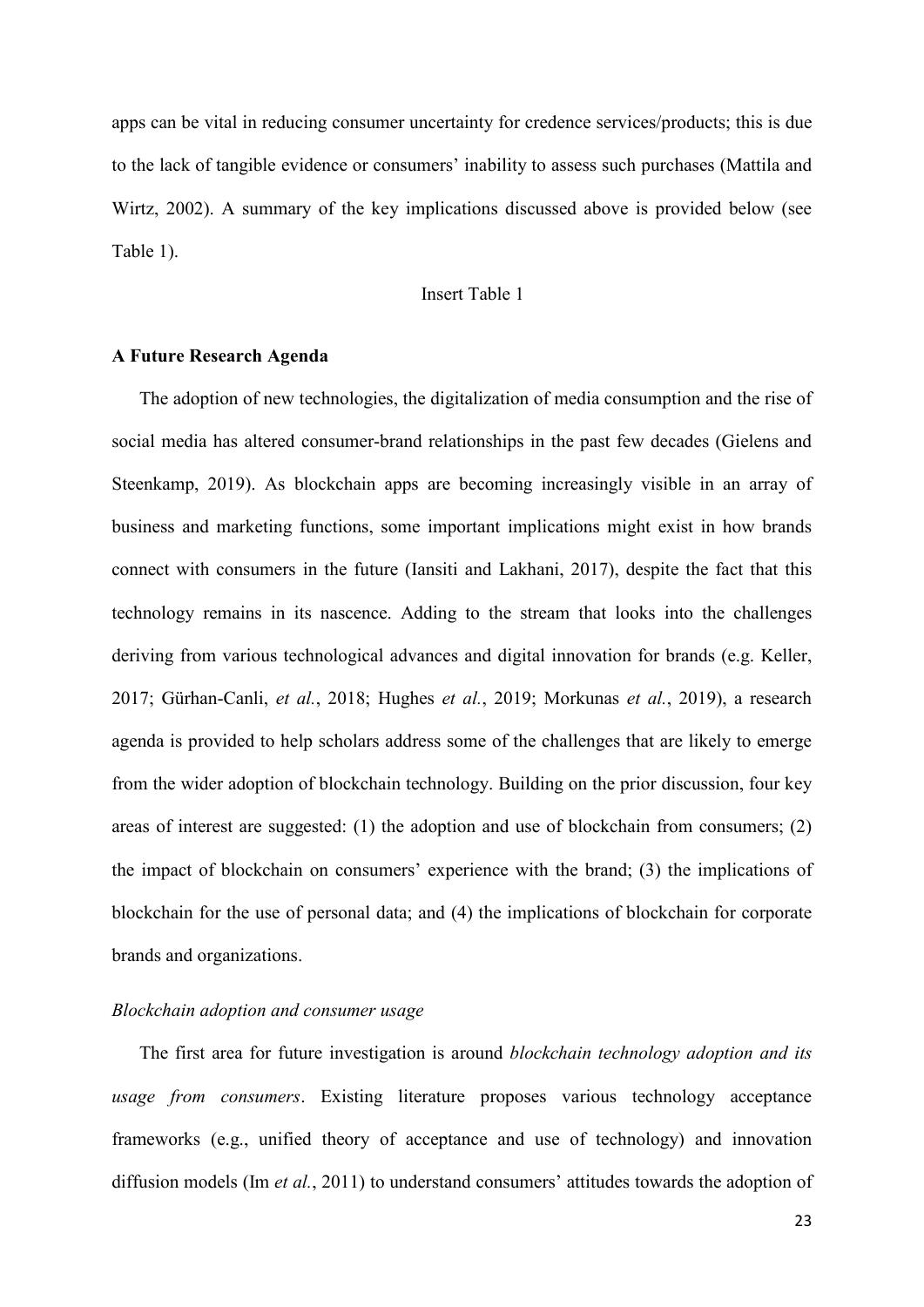technology. Given that adopting blockchain features involves paradigmatic shifts in key aspects of consumer behaviour (e.g., payment behaviour), investigating its barriers and enablers in its diffusion as a new technology across consumer markets is an issue of high interest for practitioners (e.g., Tarhini *et al.*, 2015). Some interesting questions emerge for future exploration: To what extent can blockchain adoption be understood through existing technology acceptance frameworks? To what extent do the different processes of social influence that change user behaviour in technology acceptance (i.e., internalization, identification, compliance) remain relevant in a blockchain context? What is the role of environmental/market contingencies (e.g., high volatility in the value of cryptocurrencies), social influences (e.g., social media use) and consumers' cultural background (e.g., culturetechnology fit) in their attitude and intention to use blockchain apps and platforms? How do consumer perceptions of the crypto-market affect their attitude towards blockchain apps?

The consequences of blockchain adoption for *consumer usage levels and their interaction with blockchain-based apps* is also a fruitful area for research. Following recent efforts in the area where researchers examine the implications of blockchain features for various organizational functions (e.g., Lee and Pilkington, 2017; Morkunas *et al.*, 2019; Montecchi *et al.*, 2019), additional answers are needed on the following questions: How do the design and usability features of blockchain apps (or platforms) shape consumers' usage intentions of such apps? What type of benefits (e.g., emotional, financial) do consumers receive from the use of blockchain apps and platforms? How do different blockchain features (e.g., the level of interactivity) affect users' experience and perceived consumer risk (e.g., psychological, financial risk, etc.)? Also, what type of rewards could brands use to reduce consumer uncertainty and facilitate consumers' adoption of blockchain apps?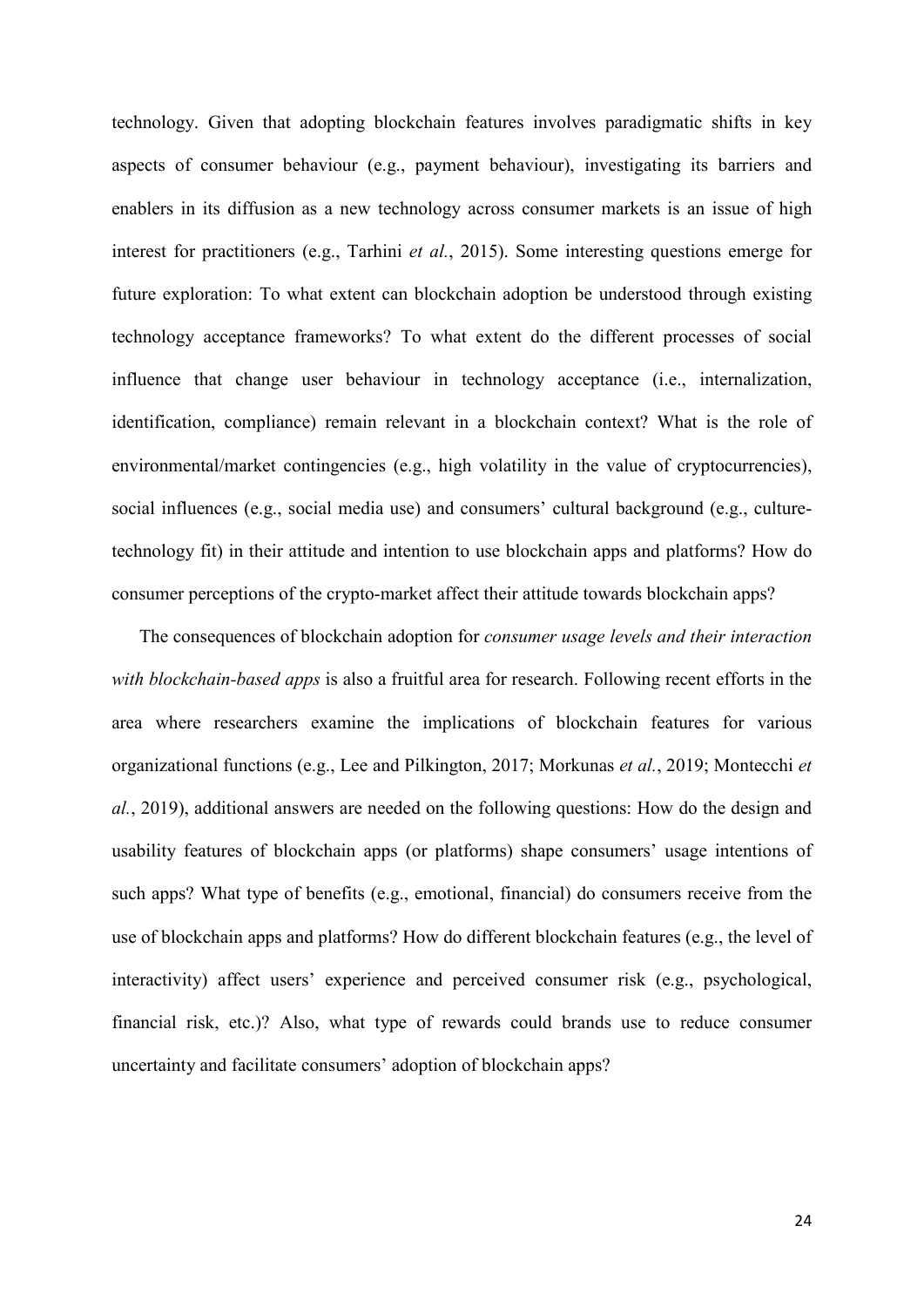#### *Blockchain and consumers' experience with the brand*

A second important area of inquiry lies around how blockchain features could affect *consumers' perceptions of, and experience with the brand*. Indeed, prior literature illustrates the role of new technologies in changing consumers' experience with brands and provides evidence on their impact on brand-customer relationships (e.g., Laroche *et al.*, 2012; Morgan-Thomas and Veloutsou, 2013).

In this context, future research should look into *how value emerges for consumers from using blockchain apps and platforms*, as well as contextualizing the determinants of consumers' experience with blockchain (Venkatesh *et al.*, 2012; Larivière *et al.*, 2013). In light of the discussion around how technology-mediated interactions among various stakeholders (B2C and C2C) affect value creation (e.g., Breidbach and Maglio, 2016; Ramaswamy and Ozcan, 2016), some relevant questions should be further addressed. For example, under which circumstances do blockchain apps enhance and sustain consumerbased brand equity? When combined with the use of other technologies (e.g., virtual reality), does the integration of blockchain apps augment the value that consumers experience? To what extent does the integration of blockchain platforms and apps in customers' interaction with the brand affect their willingness to co-create service experiences?

Given the unique features of blockchain (Risius and Spohrer, 2017), several uncertainties are likely to emerge around the positioning of mainstream brands, as well as the way brands interact with consumers online (e.g., Pfeiffer and Zinnbauer, 2010). For instance, to what extent do blockchain features (e.g., use of digital currencies) affect consumer perceptions of the brand's personality or the brand's corporate image? How could firms design more tailored and interactive experiences for consumers through blockchain apps? How can firms use blockchain-enabled storytelling to stimulate consumers' engagement with the brand, in product categories where consumers' motivation to do so remains low? How do consumers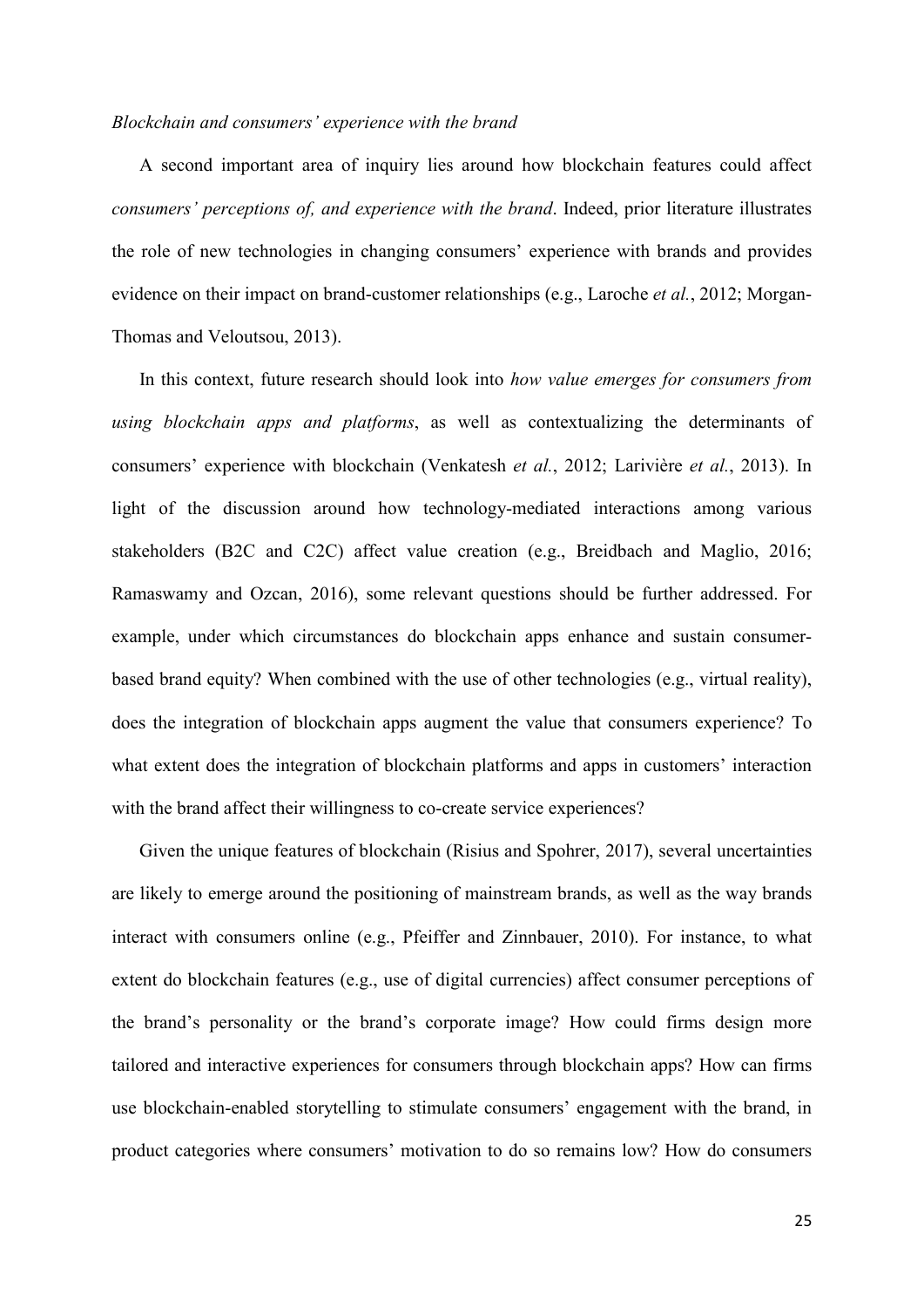evaluate the integration of blockchain features in various product and service categories? Do blockchain-enabled experiences remain equally appealing to consumers in different consumption contexts (e.g., hedonic vs utilitarian consumption, service offerings vs manufacturing products)?

#### *Blockchain and the use of personal data*

As technological advancements enabled firms to gain easier access to customer data (Kumar *et al.* 2013), data privacy has become one of the greatest sources of psychological strain for consumers (Wu *et al.*, 2012; Martin *et al.*, 2017). Although privacy compliance frameworks were introduced (e.g., General Data Protection Regulation), for public and private organizations operating in the EU to better protect personal data (Dimitrov, 2019), blockchain is viewed as a potential solution to these concerns through ensuring data anonymity (Hughes *et al.*, 2019).

Hitherto, the third avenue for exploration relates to the data sharing challenges that are likely to arise from wider blockchain adoption. Consumers might eventually face the dilemma of sharing their personal data for some benefit (e.g., financial) in exchange for more tailored marketing activities (Tapscott and Tapscott, 2017). The following questions would be of interest for brands: What type of rewards should firms use to encourage consumers to use blockchain-based browsers and give permission to firms to use their personal data? What is the role of rewards and referrals in consumers' intentions to share their anonymized personal data in blockchain networks? To what extent do consumers' perceptions of CSR and corporate ethics affect their willingness to share their personal data with a brand?

#### *Corporate brand and organizational implications from blockchain adoption*

Recent work has started to look into the impact of blockchain adoption on the corporate brand level, on firm's performance as a whole and on new business models that might emerge in the future (Casino *et al.*, 2018; Morkunas *et al.*, 2019). Given the wide network of data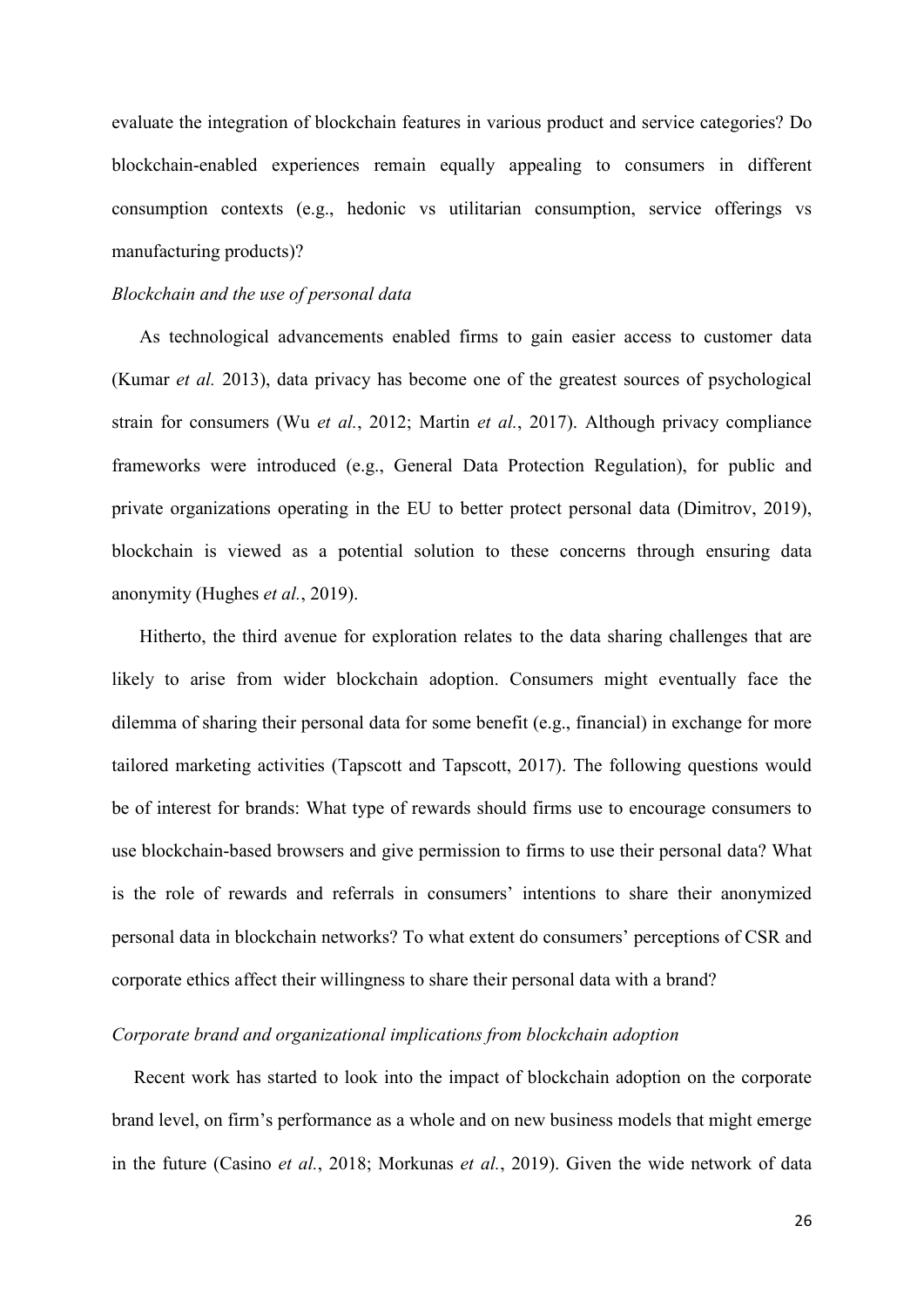availability, the transition cost to this new technology and the intensified competition that is likely to emerge among brands (Hughes *et al.*, 2019), insights on the following questions would be valuable for firms: How would the availability of customer data to other competitors affect the design of firm-level marketing strategies? Under which circumstances should firms with successful loyalty programmes move into blockchain-enabled loyalty schemes? In which markets do the use of blockchain apps remain financially rewarding? To what extent would the use of digital currencies benefit the firm's financial performance? When does blockchain result in enhanced ROI from various marketing activities?

Blockchain application and the underlying distributed database technology could also result in the emergence of new business models and peer-to-peer platforms in emerging markets (e.g., sharing economy) (Morkunas *et al.*, 2019; Hughes *et al.*, 2019). In this context, researchers could look into some of the following issues: What would be the features of new business models enabled from blockchain technology? What are the sustainable business models for existing online advertising intermediaries? What is the impact of integrating blockchain apps on sharing economy platforms on consumers' trust? How do blockchain apps affect second-hand markets and peer-to-peer sharing of their underutilized resources?

#### **Limitations**

Although blockchain features can offer new directions in the way firms build relationships with consumers, a wide blockchain-led transformation of brand-consumer relationships is far from evident due to some important technological limitations and barriers. For instance, there are often rising transaction costs in blockchain networks as the amount of information that needs to be verified in each transaction is radically increasing (Apte and Petrovsky, 2016). As a result, the cost of transactions in some blockchain networks (i.e., Bitcoin network) has become notable. Moreover, given that blockchain is used mostly as a widely accessed (but anonymized) database in marketing activities, the information entered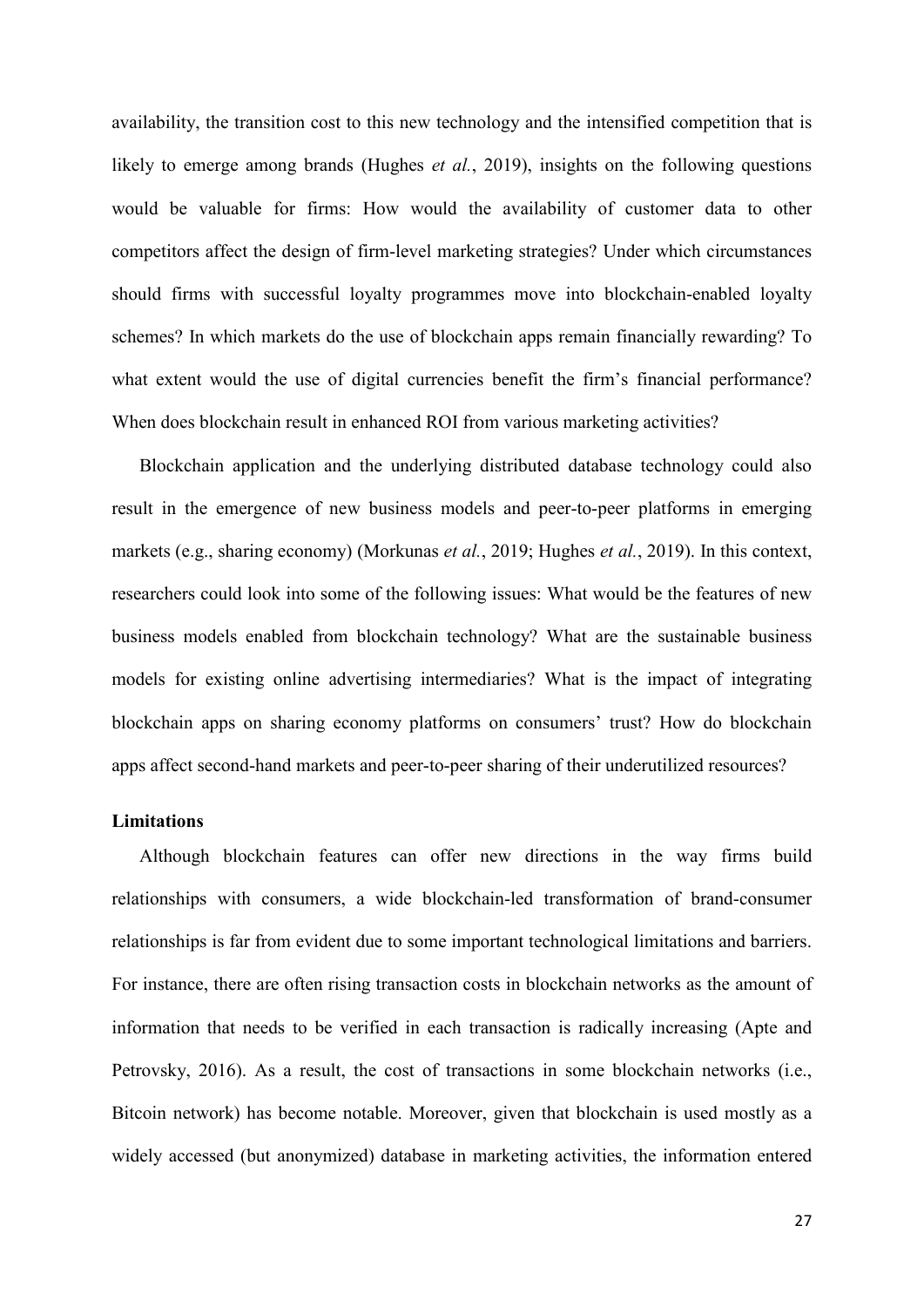into such databases needs to be of high quality. For example, if falsified information about the source of a product is entered into the network, this information cannot be changed and will be carried across all transactions, misleading other network users. Finally, blockchains are not 100% flawless, especially in the case of the so-called "51% attack", where a group of network users could take control of more than half of the blockchain network's computing power and prevent new transactions from being verified (Seebacher and Schüritz, 2017; Ksetri and Voas, 2019). The aforementioned barriers are just some of the challenges that need to be overcome before blockchain apps can be widely implemented.

#### **Conclusion**

This conceptual paper aspires to ignite a discussion around how the integration of blockchain could affect consumers' relationship and experience with the brand. Overall, some important insights emerge from the previous discussion that brands and researchers need to explore further and investigate the potential risks and benefits from this new foundational technology. First, brands should pay attention to the fit of blockchain features and apps with their existing corporate brand positioning and the extent to which such features could match their current standing in the market. Second, brands should re-visit the use of firm-based crypto-currencies as an alternative form of payment and assess its implications in the short- and long-term in terms of new customer acquisition and brand image revitalization. Third, firms should assess the extent to which various blockchain apps can add value to consumers and improve their experience with the brand and whether they could result in increased brand equity in the target market of interest.

Fourth, brands should revisit their customer loyalty programmes in light of this new technology and balance the risks and benefits from adding blockchain features in their customer loyalty schemes. A fifth important area is understanding the risks from the democratization of consumer data that firms will face in the future in their marketing tasks.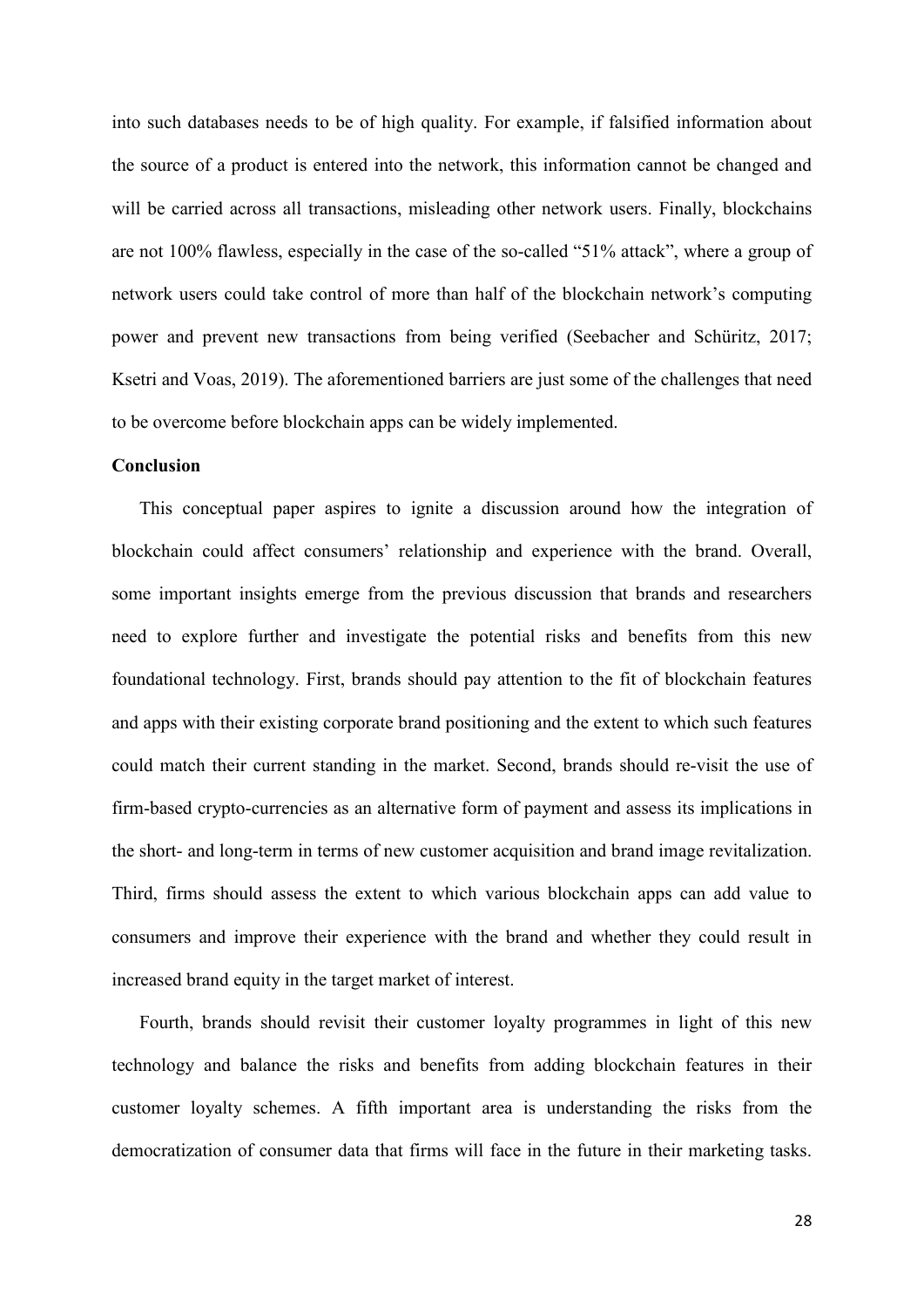Sixth, further attention is needed on whether brands should move towards removing intermediaries in their online advertising campaigns and aim to find ways to incentivize (and reward) consumers to voluntarily share personal information, building more direct and genuine consumer-brand relationships. Seventh, brands should benefit from blockchain features and seek new ways to deliver their brand promise in an error-free way to their internal and external stakeholders, becoming more authentic, transparent and trustworthy.

#### **References**

Agarwal, A. and Shankar, R. (2003), "On-line trust building in e-enabled supply chain", *Supply Chain Management: An International Journal*, Vol. 8 No. 4, pp. 324-334.

Aguirre, E., Mahr, D., Grewal, D., de Ruyter, K. and Wetzels, M. (2015), "Unraveling the personalization paradox: The effect of information collection and trust-building strategies on online advertisement effectiveness", *Journal of Retailing*, Vol. 91 No. 1, pp. 34-49.

Apte, S. and Petrovsky, N. (2016), "Will blockchain technology revolutionize excipient supply chain management?", *Journal of Excipients and Food Chemicals*, Vol. 7 No. 3, pp.76- 78.

Basden, J. and Cottrell, M. (2017), "How utilities are using blockchain to modernize the grid", *Harvard Business Review*, Vol. 3.

Baumann, C., Hamin, H. and Chong, A. (2015), "The role of brand exposure and experience on brand recall—Product durables vis-à-vis FMCG", *Journal of Retailing and Consumer Services*, Vol. 23 No. 4, pp. 21-31.

Bengtsson, A., Bardhi, F. and Venkatraman, M. (2010), "How global brands travel with consumers: An examination of the relationship between brand consistency and meaning across national boundaries", *International Marketing Review*, Vol. 27 No. 5, pp. 519-540.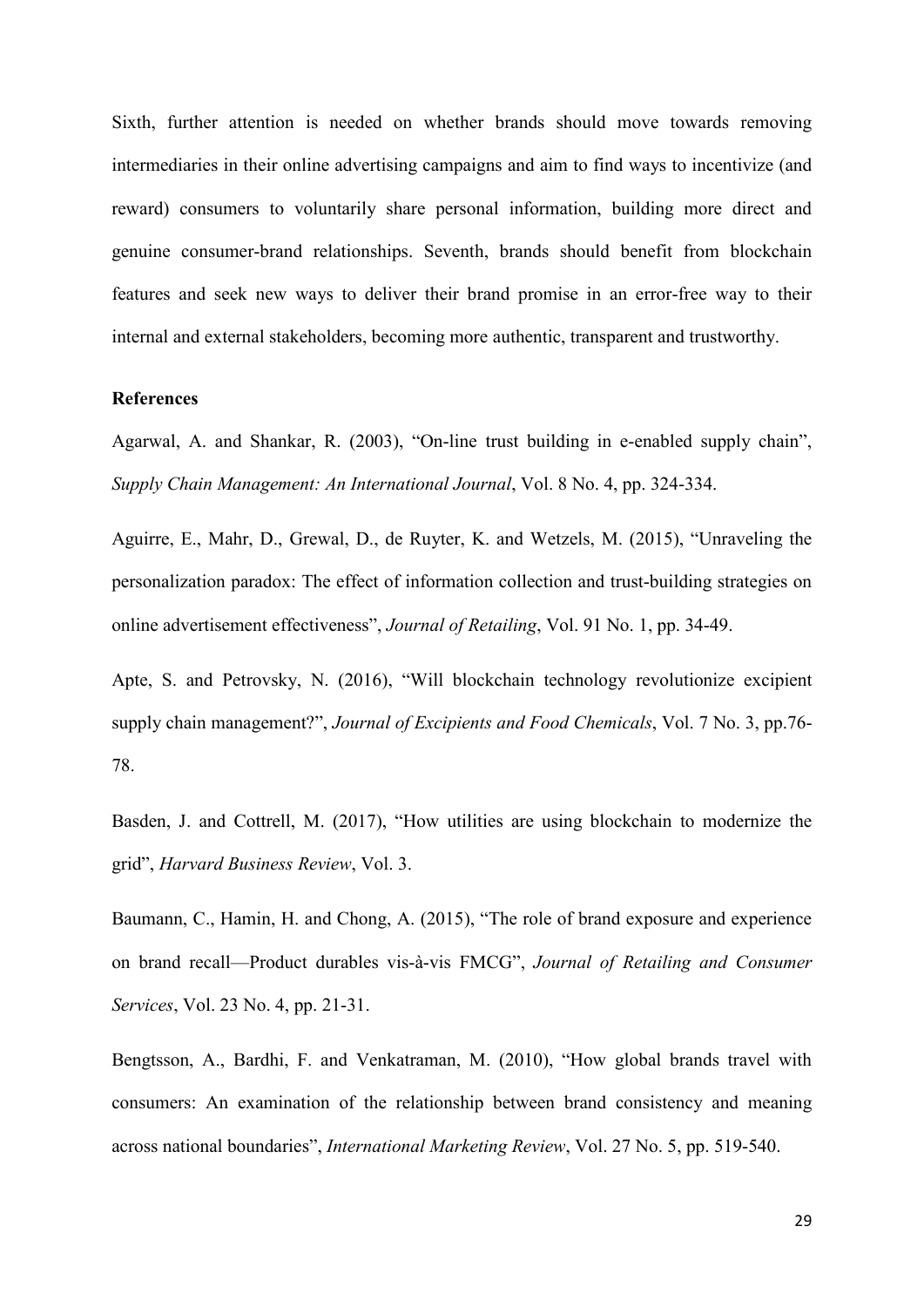Becerra, E.P. and Korgaonkar, P.K. (2011), "Effects of trust beliefs on consumers" online intentions", *European Journal of Marketing*, Vol. 45 No. 6, pp. 936-962.

Bian, X. and Moutinho, L. (2011), "The role of brand image, product involvement, and knowledge in explaining consumer purchase behaviour of counterfeits: Direct and indirect effects", *European Journal of Marketing*, Vol. 45 Iss ½, pp. 191-216.

Bilgihan, A. (2016), "Gen Y customer loyalty in online shopping: An integrated model of trust, user experience and branding" *Computers in Human Behavior*, Vol. 61 No. 1, pp. 103- 113.

Boukis, A. and Christodoulides, G. (2018), "Investigating Key Antecedents and Outcomes of Employee‐based Brand Equity", *European Management Review*, Vol. 4 No. 2, pp. 1-15.

Boukis, A. and Magrizos, S. (2018), "Managing brands in the blockchain era", in *Annual Macromarketing Conference proceedings,* Leipzig, Germany, 2018, pp. 2-4.

Breidbach, C.F. and Maglio, P.P. (2016), "Technology-enabled value co-creation: An empirical analysis of actors, resources, and practices", *Industrial Marketing Management*, Vol. 56 No. 3, pp. 73-85.

Casino, F., Dasaklis, T.K. and Patsakis, C. (2018), "A systematic literature review of blockchain-based applications: current status, classification and open issues", *Telematics and Informatics*, Vol. 36, pp. 55-81.

Castaldo, S., Perrini, F., Misani, N. and Tencati, A. (2009), "The missing link between corporate social responsibility and consumer trust: The case of fair trade products", *Journal of Business Ethics*, Vol. 84 No. 1, pp. 1-15.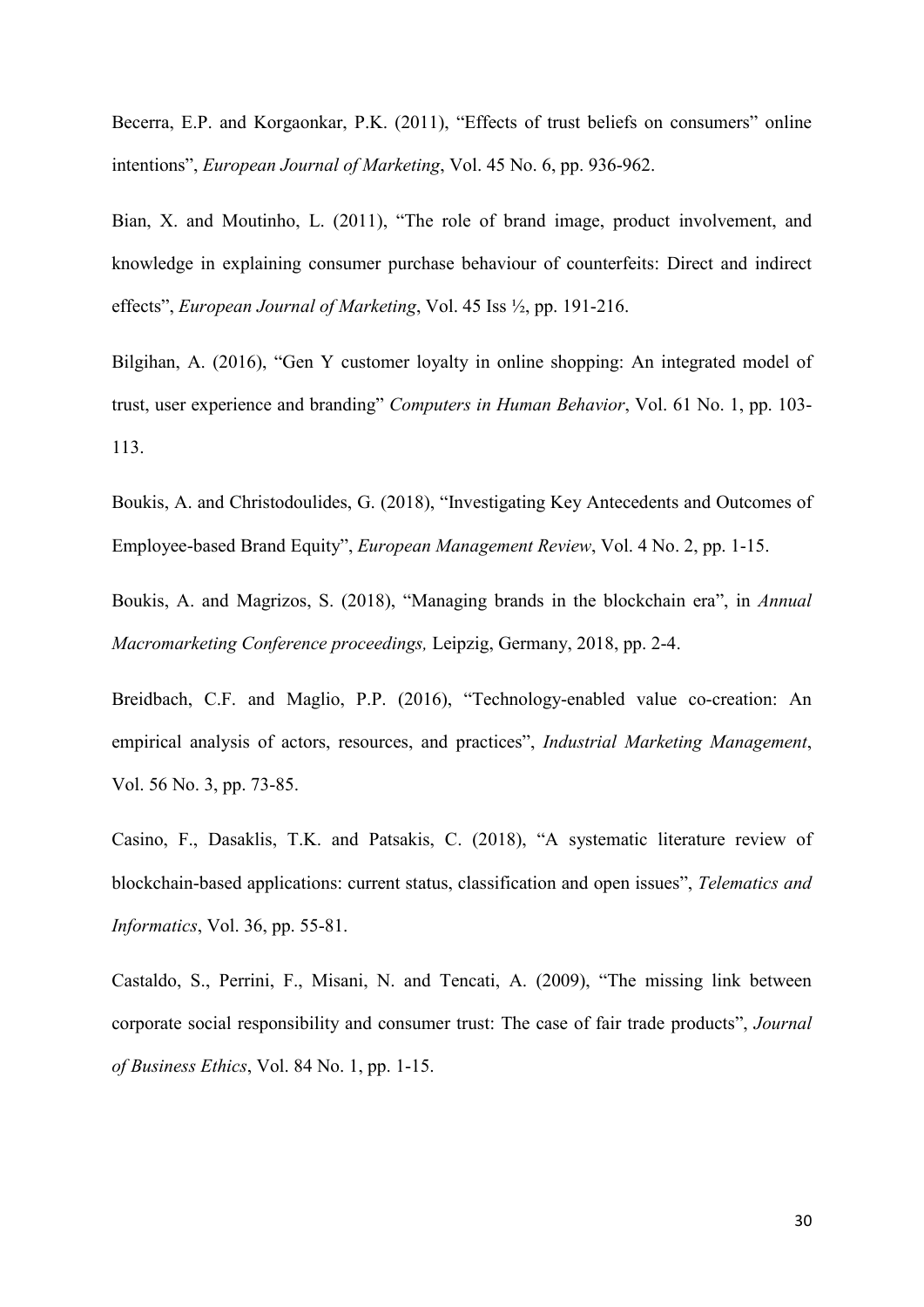Chatzipanagiotou, K., Veloutsou, C. and Christodoulides, G. (2016), "Decoding the complexity of the consumer-based brand equity process", *Journal of Business Research*, Vol. 69 No. 11, pp. 5479-5486.

Chaudhuri, A. and Holbrook, M.B. (2001), "The chain of effects from brand trust and brand affect to brand performance: the role of brand loyalty", *Journal of Marketing*, Vol. 65 No 2, pp. 81-93.

Christodoulides, G. (2009), "Branding in the post-internet era", *Marketing Theory*, Vol. 9 No 1, pp. 141-144.

Clemons, E.K., Wilson, J., Matt, C., Hess, T., Ren, F., Jin, F. and Koh, N.S. (2016), "Global differences in online shopping behavior: Understanding factors leading to trust", *Journal of Management Information Systems*, Vol. 33 No. 4, pp. 1117-1148.

Cocco, L., Concas, G. and Marchesi, M. (2017), "Using an artificial financial market for studying a cryptocurrency market", *Journal of Economic Interaction and Coordination*, Vol. 12 No. 2, pp. 345-365.

Crosby, M., Pattanayak, P., Verma, S. and Kalyanaraman, V. (2016), "Blockchain technology: Beyond bitcoin", *Applied Innovation,* Vol. 2 Iss. 2, pp. 6-10.

Dacko, S.G. (2017), "Enabling smart retail settings via mobile augmented reality shopping apps", *Technological Forecasting and Social Change*, Vol. 124, pp. 243-256.

de Boer, E.R. (2018), "Future of the Frequent Flyer Program", In *Strategy in Airline Loyalty* (pp. 227-244). Palgrave Macmillan, Cham.

Delgado-Ballester, E. and Luis Munuera-Alemán, J. (2005), "Does brand trust matter to brand equity?", *Journal of Product and Brand Management*, Vol. 14 No. 3, pp. 187-196.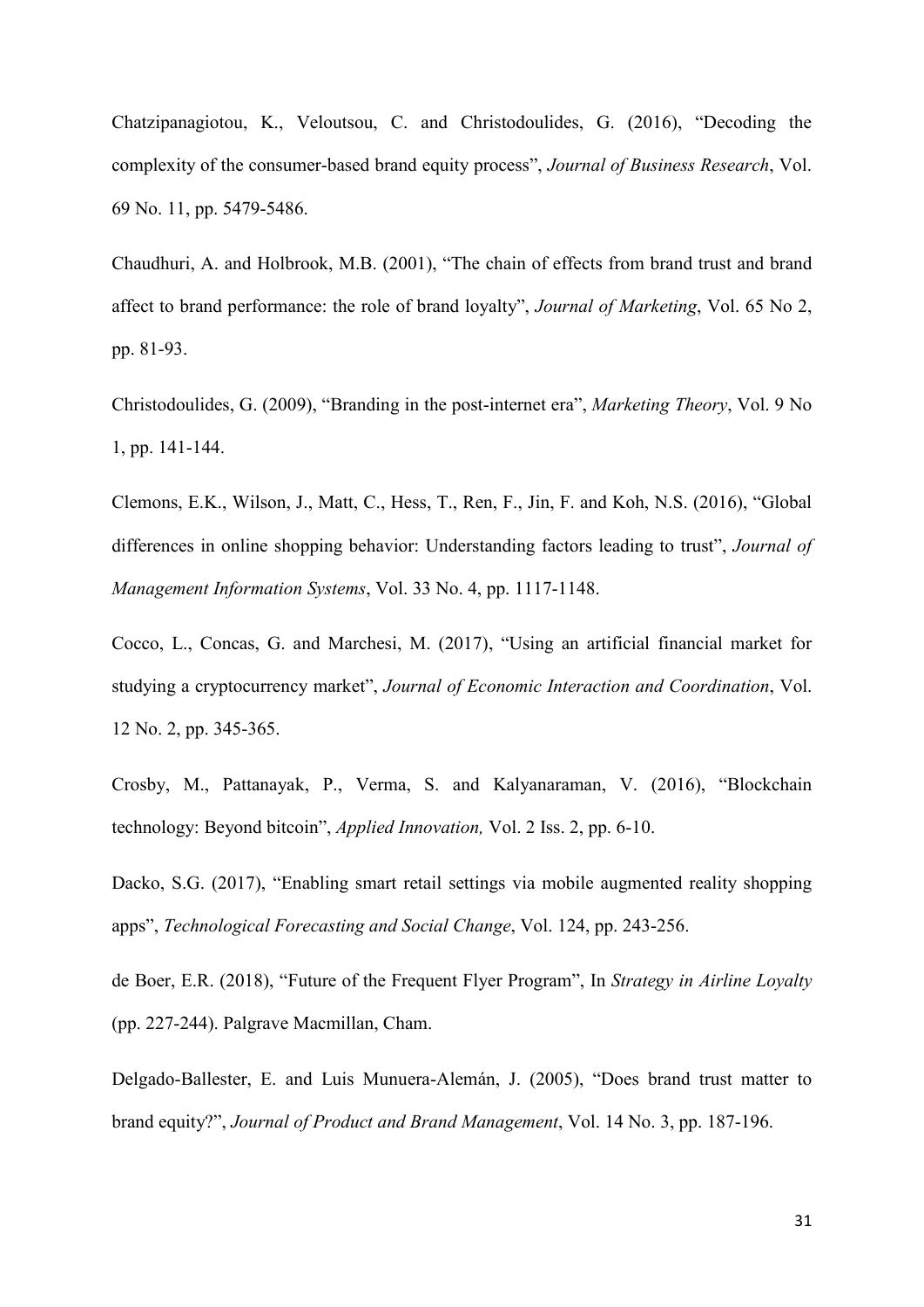Denyer, D. and Tranfield, D. (2009), "Producing a systematic review", *The Sage handbook of organizational research methods*, pp. 671-689.

Dessart, L., Veloutsou, C. and Morgan-Thomas, A. (2015), "Consumer engagement in online brand communities: a social media perspective"*, Journal of Product and Brand Management*, Vol. 24 No. 1, pp. 28-42.

Dimitrov, D.V. (2019), "Blockchain Applications for Healthcare Data Management", *Healthcare informatics research*, Vol. 25 No. 1, pp. 51-56.

Eggers, F., O'Dwyer, M., Kraus, S., Vallaster, C. and Güldenberg, S. (2013), "The impact of brand authenticity on brand trust and SME growth: A CEO perspective", *Journal of World Business*, Vol. 48 No. 3, pp. 340-348.

Essamri, A., McKechnie, S. and Winklhofer, H. (2019), "Co-creating corporate brand identity with online brand communities: A managerial perspective"*, Journal of Business Research,* Vol. 96 No. 1, pp. 366-375.

Evans, B.P., Starr, R.G. and Brodie, R.J. (2019), "Counterfeiting: conceptual issues and implications for branding", *Journal of Product and Brand Management*, in press.

Evanschitzky, H., Ramaseshan, B., Woisetschläger, D.M., Richelsen, V., Blut, M. and Backhaus, C. (2012), "Consequences of customer loyalty to the loyalty program and to the company", *Journal of the Academy of Marketing Science*, Vol. 40 No. 5, pp. 625-638.

Francisco, K. and Swanson, D. (2018), "The supply chain has no clothes: Technology adoption of blockchain for supply chain transparency", *Logistics*, Vol. 2 No. 1, pp. 2.

Fuchs, C. and Diamantopoulos, A. (2010), "Evaluating the effectiveness of brand-positioning strategies from a consumer perspective", *European Journal of Marketing*, Vol. 44 Iss. 11/12, pp. 1763-1786.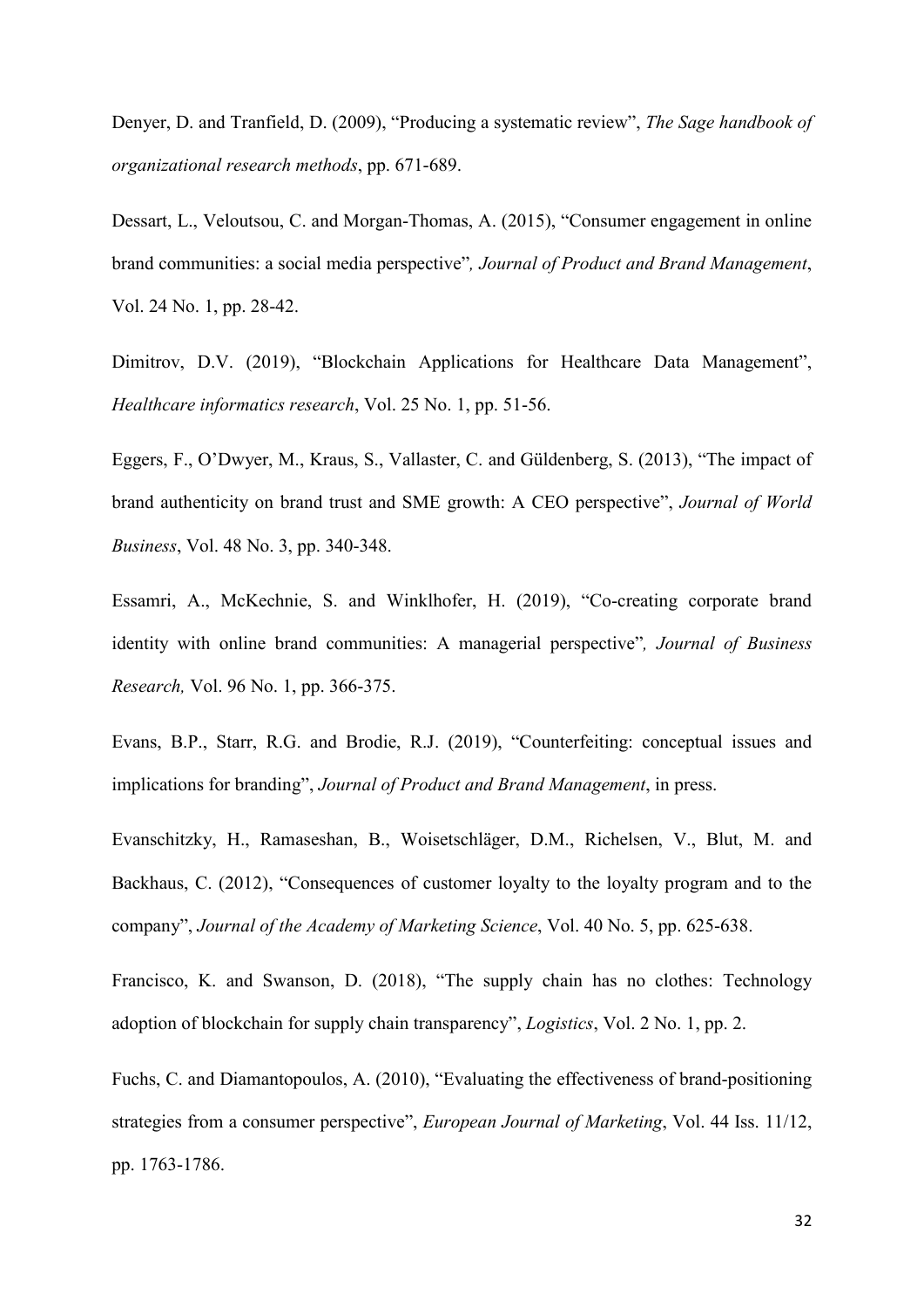Gabbott, M. (2004), "Undertaking a literature review in marketing", *The Marketing Review*, Vol. 4 No. 4, pp. 411-429.

Gammoh, B.S., Koh, A.C., and Okoroafo, S.C. (2011), "Consumer culture brand positioning strategies: an experimental investigation", *Journal of Product and Brand Management*, Vol. 20 No. 1, pp. 48-57.

Gielens, K. and Steenkamp, J.B.E. (2019), "Branding in the era of digital (dis) intermediation", *International Journal of Research in Marketing*, in press.

Ghose, A. (2018), "What blockchain could mean for marketing", *Harvard Business Review*.

Giovanis, A.N. and Athanasopoulou, P. (2018), "Consumer-brand relationships and brand loyalty in technology-mediated services", *Journal of Retailing and Consumer Services*, Vol. 40 No. 2, pp. 287-294.

Van Grinsven, M., Heusinkveld, S. and Cornelissen, J. (2016), "Translating management concepts: towards a typology of alternative approaches", *International Journal of Management Reviews*, Vol. 18 No. 3, pp. 271-289.

Gürhan-Canli, Z., Sarıal-Abi, G. and Hayran, C. (2018), "Consumers and Brands Across the Globe: Research Synthesis and New Directions", *Journal of International Marketing*, Vol. 26 No. 1, pp. 96-117.

Habibi, M.R., Laroche, M. and Richard, M.O. (2016), "Testing an extended model of consumer behavior in the context of social media-based brand communities," *Computers in Human Behavior*, Vol. 62 No. 2, pp. 292-302.

Haddadi, H. (2010), "Fighting online click-fraud using bluff ads", *ACM SIGCOMM, Computer Communication Review*, Vol. 40 No. 2, pp. 21-25.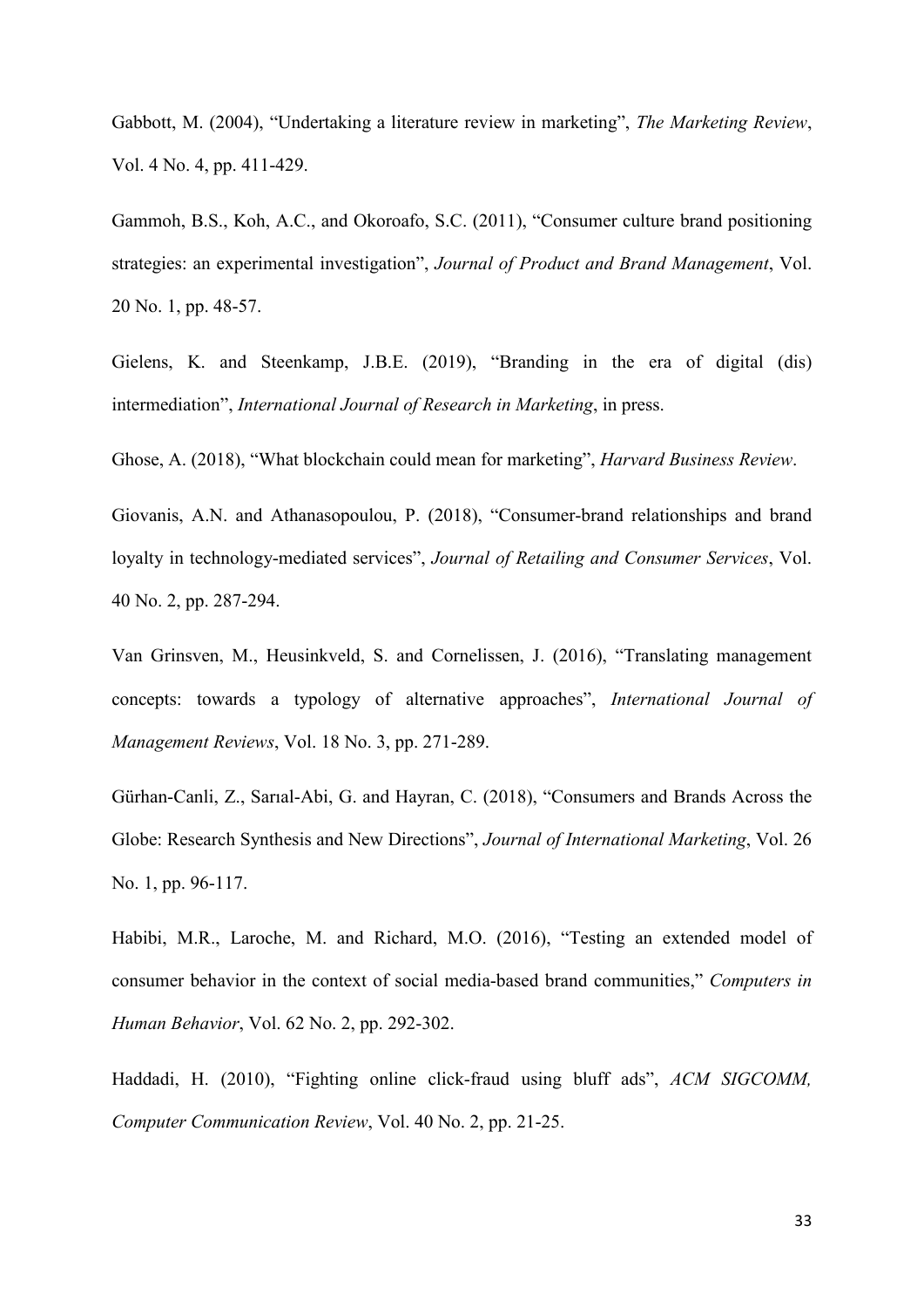Handfield, R.B., and Bechtel, C. (2002), "The role of trust and relationship structure in improving supply chain responsiveness", *Industrial Marketing Management*, Vol. 31 No. 4, pp. 367-382.

Hawlitschek, F., Notheisen, B. and Teubner, T. (2018), "The limits of trust-free systems: A literature review on blockchain technology and trust in the sharing economy", *Electronic Commerce Research and Applications*, Vol. 29, pp. 50-63.

Heskett, J.L., Jones, T.O., Loveman, G.W., Sasser, W.E. and Schlesinger, L.A. (2008), "Putting the service-profit chain to work", *Harvard Business Review*, pp. 118-129.

Hong, I.B. and Cho, H. (2011), "The impact of consumer trust on attitudinal loyalty and purchase intentions in B2C e-marketplaces: Intermediary trust vs. seller trust", *International Journal of Information Management*, Vol. 31 No. 5, pp. 469-479.

Hughes, A., Park, A., Kietzmann, J. and Archer-Brown, C. (2019), "Beyond Bitcoin: What blockchain and distributed ledger technologies mean for firms", *Business Horizons*, in press.

Iansiti, M. and Lakhani, K.R. (2017), "The truth about blockchain", *Harvard Business Review*, Vol. 95 No. 1, pp. 118-127.

Kang, J. and Hustvedt, G. (2014), "Building trust between consumers and corporations: The role of consumer perceptions of transparency and social responsibility". *Journal of Business Ethics*, Vol. 125 No. 2, pp. 253-265.

Karakaya, F. and Ganim Barnes, N. (2010), "Impact of online reviews of customer care experience on brand or company selection", *Journal of Consumer Marketing*, Vol. 27 No. 5, pp. 447-457.

Keiningham, L.T., Lerzan, A. and Alexander Buoye, B.C. (2011), "Customer Loyalty Isn"t Enough Grow Your Share of Wallet", *Harvard Business Review*, Vol. 10, pp. 29-31.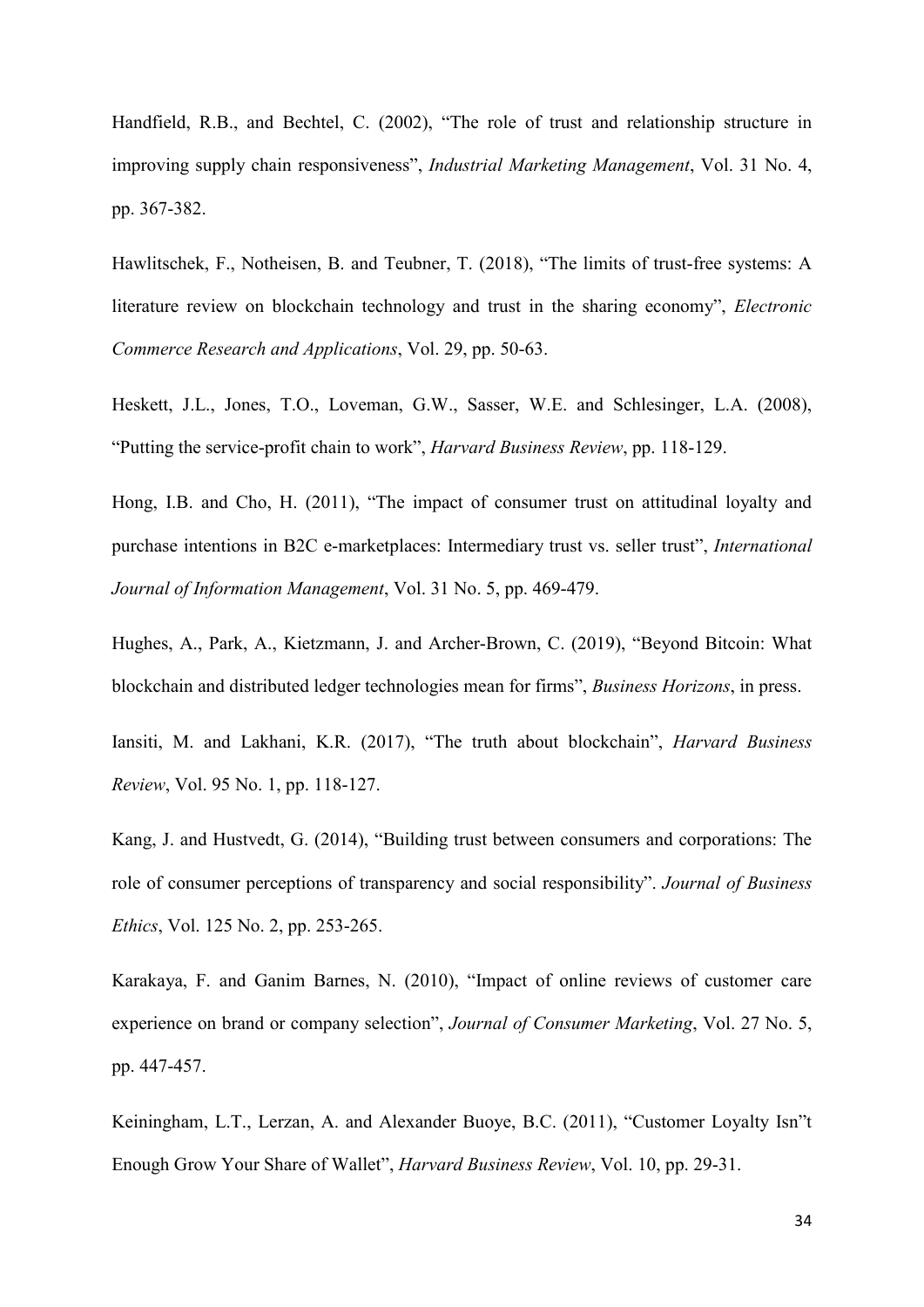Keller, K.L. (2017), "Managing the growth tradeoff: Challenges and opportunities in luxury branding", In *Advances in Luxury Brand Management* (pp. 179-198). Palgrave Macmillan, Cham.

Kim, A.J. and Johnson, K.K. (2016), "Power of consumers using social media: Examining the influences of brand-related user-generated content on Facebook", *Computers in Human Behavior*, Vol. 58 No. 3, pp. 98-108.

Kleis Nielsen, R. and Ganter, S.A. (2018), "Dealing with digital intermediaries: A case study of the relations between publishers and platforms", *New Media and Society*, Vol. 20 No. 4, pp. 1600-1617.

Kokina, J., Mancha, R. and Pachamanova, D. (2017), "Blockchain: Emergent industry adoption and implications for accounting," *Journal of Emerging Technologies in Accounting*, Vol. 14 No. 2, pp. 91-100.

Komulainen, H., Mainela, T. and Tähtinen, J. (2016), "Intermediary roles in local mobile advertising: Findings from a Finnish study", *Journal of Marketing Communications*, Vol. 22 No. 2, pp. 155-169.

Kowalewski, D., McLaughlin, J. and Hill, A. (2017), "Blockchain will transform loyalty programs", *Harvard Business Review,* Vol. 14*.*

Kohli, C., Suri, R. and Kapoor, A. (2015), "Will social media kill branding?", *Business Horizons*, Vol. 58 No. 1, pp. 35-44.

Kosba, A., Miller, A., Shi, E., Wen, Z. and Papamanthou, C. (2016), "Hawk: The blockchain model of cryptography and privacy-preserving smart contracts", In *Security and Privacy (SP), 2016 IEEE Symposium on* pp. 839-858, IEEE.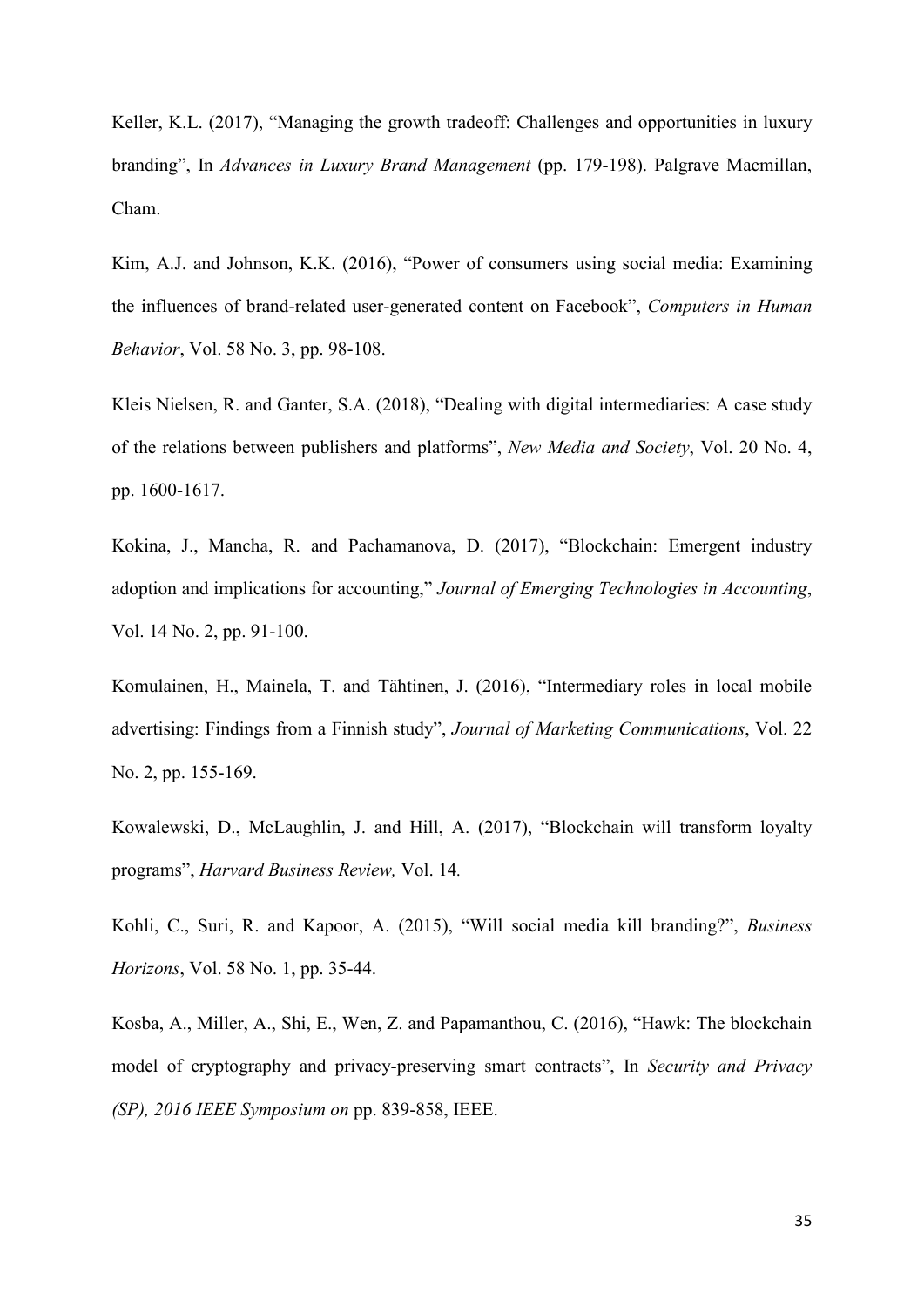Kshetri, N. (2018), "Blockchain's roles in meeting key supply chain management objectives". *International Journal of Information Management*, Vol. 39 No. 2, pp. 80-89.

Kshetri, N. and Voas, J. (2019). "Online Advertising Fraud", *Computer*, Vol. 52 No. 1, pp. 58-61.

Kumar, V., Chattaraman, V., Neghina, C., Skiera, B., Aksoy, L., Buoye, A. and Henseler, J. (2013), "Data-driven services marketing in a connected world", *Journal of Service Management*, Vol. 24 No. 3, pp. 330-352.

Larivière, B., Joosten, H., Malthouse, E.C., Van Birgelen, M., Aksoy, P., Kunz, W.H. and Huang, M.H. (2013), "Value fusion: The blending of consumer and firm value in the distinct context of mobile technologies and social media", *Journal of Service Management*, Vol. 24 No. 3, pp. 268-293.

Laroche, M., Habibi, M.R. and Richard, M.O. (2013), "To be or not to be in social media: How brand loyalty is affected by social media?", *International Journal of Information Management*, Vol. 33 No. 1, pp. 76-82.

Lee, I. (2017), "Big data: Dimensions, evolution, impacts, and challenges", *Business Horizons*, Vol. 60 No. 3, pp. 293-303.

Lee, S.C., Barker, S. and Kandampully, J. (2003), "Technology, service quality, and customer loyalty in hotels: Australian managerial perspectives", *Managing Service Quality: An International Journal*, Vol. 13 No. 5, pp. 423-432.

Lee, J.H. and Pilkington, M. (2017), "How the Blockchain Revolution Will Reshape the Consumer Electronics Industry [Future Directions]", *IEEE Consumer Electronics Magazine*, Vol. 6 No. 3, pp. 19-23.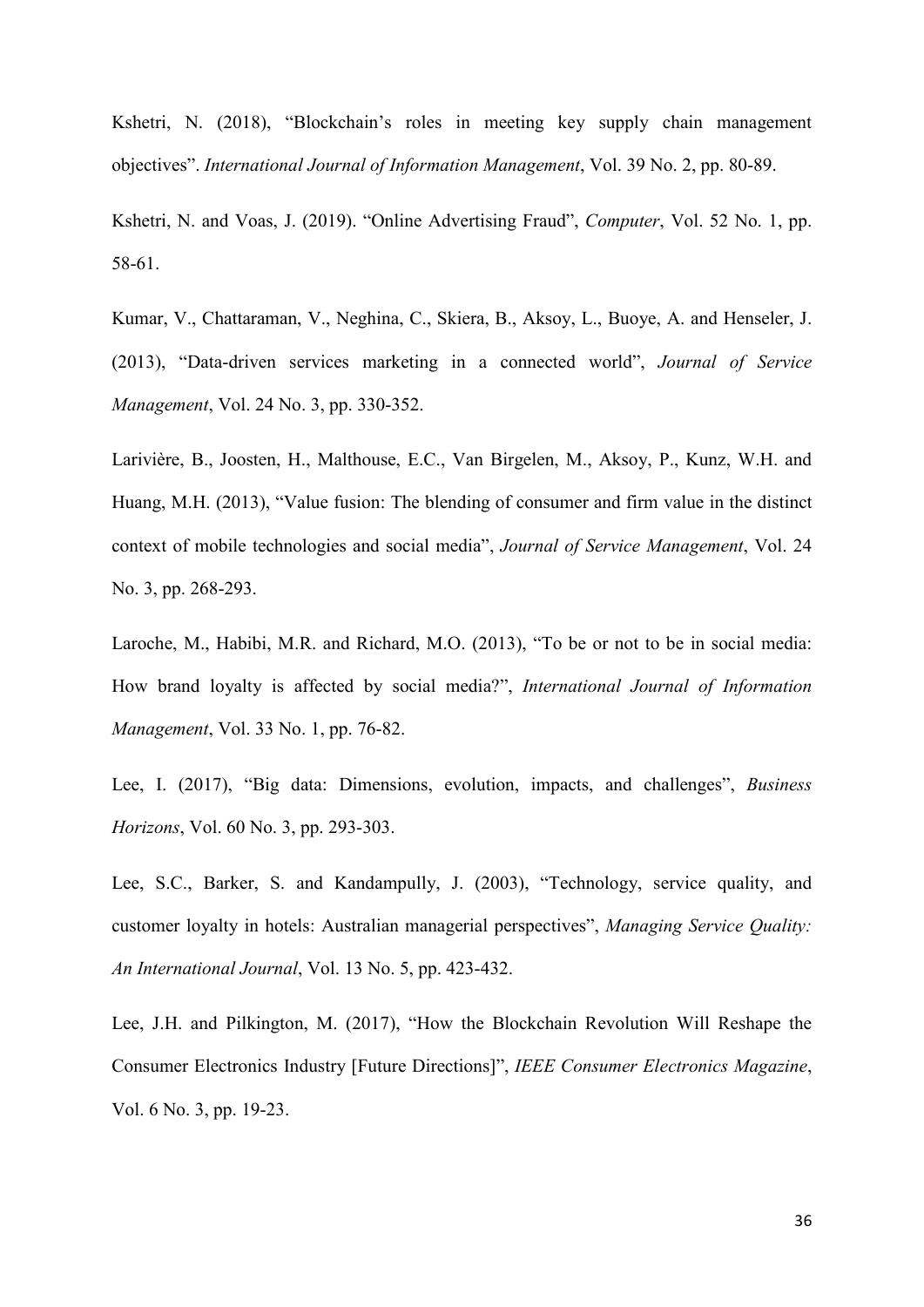Lemon, K.N. and Verhoef, P.C. (2016), "Understanding customer experience throughout the customer journey", *Journal of Marketing*, Vol. 80 No. 6, pp. 69-96.

Lin, J., Lobo, A. and Leckie, C. (2017), "The role of benefits and transparency in shaping consumers" green perceived value, self-brand connection and brand loyalty", *Journal of Retailing and Consumer Services*, Vol. 35 No. 2, pp. 133-141.

Liu, Y., Eisingerich, A.B., Auh, S., Merlo, O. and Chun, H.E.H. (2015), "Service firm performance transparency: How, when, and why does it pay off?", *Journal of Service Research*, Vol. 18 No. 4, pp. 451-467.

Lundqvist, A., Liljander, V., Gummerus, J. and Van Riel, A. (2013), "The impact of storytelling on the consumer brand experience: The case of a firm-originated story", *Journal of Brand Management*, Vol. 20 No. 4, pp. 283-297.

Lwin, M., Wirtz, J. and Williams, J.D. (2007), "Consumer online privacy concerns and responses: a power–responsibility equilibrium perspective", *Journal of the Academy of Marketing Science*, Vol. 35 No. 4, pp. 572-585.

Martin, K.D., Borah, A. and Palmatier, R.W. (2017), "Data privacy: Effects on customer and firm performance", *Journal of Marketing*, Vol. 81 No. 1, pp. 36-58.

Mattila, A.S., and Wirtz, J. (2002), "The impact of knowledge types on the consumer search process: An investigation in the context of credence services", *International Journal of Service Industry Management*, Vol. 13 No. 3, pp. 214-230.

Mattila, J. (2016), "The Blockchain Phenomenon–The Disruptive Potential of Distributed Consensus Architectures", *The Research Institute of the Finnish Economy,* Vol. 38.

Melnyk, V. and Bijmolt, T. (2015), "The effects of introducing and terminating loyalty programs", *European Journal of Marketing*, Vol. 49 No. 3/4, pp. 398-419.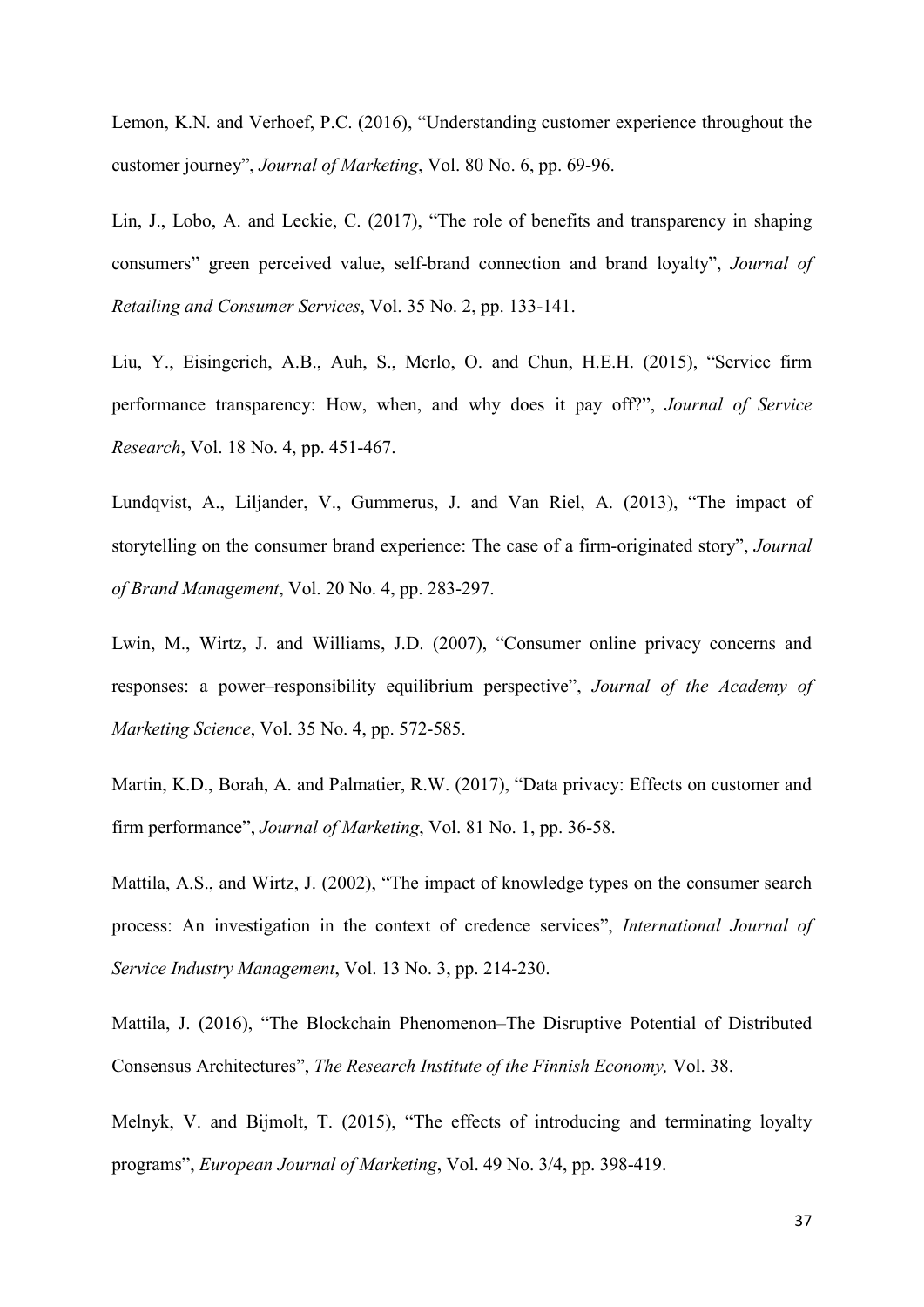Metzger, M.J. (2007), "Making sense of credibility on the Web: Models for evaluating online information and recommendations for future research", *Journal of the Association for Information Science and Technology*, Vol. 58 No. 13, pp. 2078-2091.

Montecchi, M., Plangger, K. and Etter, M. (2019), "It"s real, trust me! Establishing supply chain provenance using blockchain", *Business Horizons*, Vol. 62 No. 3, pp. 283-293.

Morgan-Thomas, A. and Veloutsou, C. (2013), "Beyond technology acceptance: Brand relationships and online brand experience", *Journal of Business Research*, Vol. 66 No. 1, pp. 21-27.

Morkunas, V.J., Paschen, J. and Boon, E. (2019), "How blockchain technologies impact your business model", *Business Horizons*, Vol. 62 No. 3, pp. 295-306.

Mougayar, W. (2016). "*The business blockchain: promise, practice, and application of the next Internet technology*", John Wiley and Sons.

Newmeyer, C.E., Venkatesh, R., Ruth, J.A. and Chatterjee, R. (2018), "A typology of brand alliances and consumer awareness of brand alliance integration", *Marketing Letters*, Vol. *29* No. 3, pp. 275-289.

Nofer, M., Gomber, P., Hinz, O. and Schiereck, D. (2017), "Blockchain", *Business and Information Systems Engineering*, Vol. 59 No. 3, pp. 183-187.

Odoom, R. (2016), "Brand marketing programs and consumer loyalty–evidence from mobile phone users in an emerging market", *Journal of Product and Brand Management*, Vol. 25 No. 7, pp. 651-662.

Okazaki, S. and Taylor, C.R. (2013), "Social media and international advertising: theoretical challenges and future directions", *International Marketing Review*, Vol. 30 No. 1, pp. 56-71.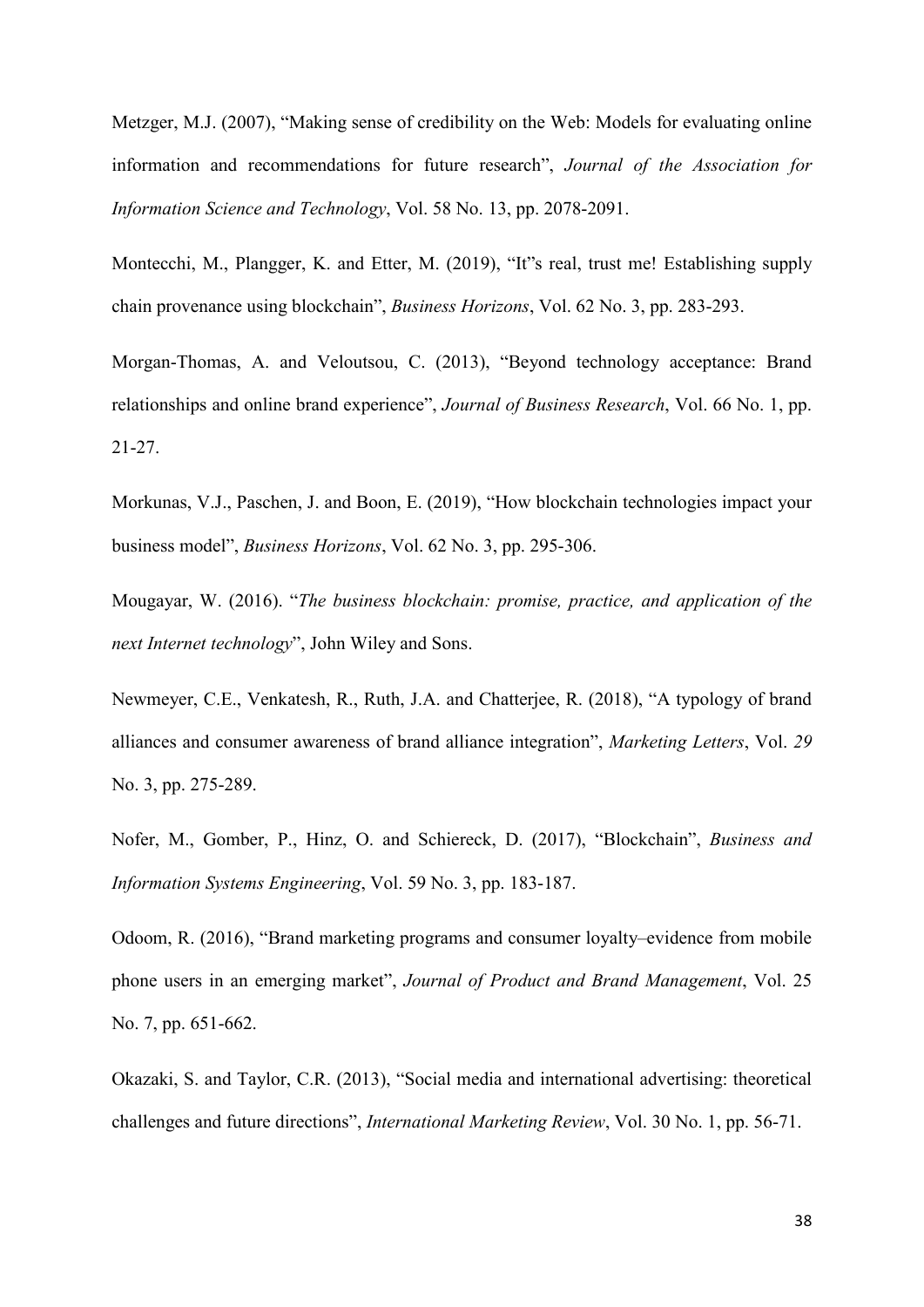Önder, I. and Treiblmaier, H. (2018), "Blockchain and tourism: Three research propositions", *Annals of Tourism Research*, Vol. 72 C, pp. 180-182.

Pfeiffer, M., and Zinnbauer, M. (2010), "Can Old Media Enhance New Media?: How Traditional Advertising Pays off for an Online Social Network", *Journal of Advertising Research*, Vol. 50 No. 1, pp. 42-49.

Phau, I. and Teah, M. (2009), "Devil wears (counterfeit) Prada: a study of antecedents and outcomes of attitudes towards counterfeits of luxury brands". *Journal of Consumer Marketing*, Vol. 26 No. 1, pp. 15-27.

Pieters, G. and Vivanco, S. (2017), "Financial regulations and price inconsistencies across Bitcoin markets", *Information Economics and Policy*, Vol. 39, pp. 1-14.

Pilkington, M. (2016), "11 Blockchain technology: principles and applications", *Research handbook on digital transformations*, pp. 225-231.

Puthal, D., Malik, N., Mohanty, S.P., Kougianos, E. and Yang, C. (2018), "The blockchain as a decentralized security framework [future directions]", *IEEE Consumer Electronics Magazine*, Vol. *7* No. 2, pp. 18-21.

Ramaswamy, V. and Ozcan, K. (2016), "Brand value co-creation in a digitalized world: An integrative framework and research implications", *International Journal of Research in Marketing*, Vol. 33 No. 1, pp. 93-106.

Randhawa, P., Calantone, R.J. and Voorhees, C.M. (2015), "The pursuit of counterfeited luxury: An examination of the negative side effects of close consumer–brand connections", *Journal of Business Research*, Vol. 68 No. 11, pp. 2395-2403.

Pera, R. and Viglia, G. (2016), "Exploring how video digital storytelling builds relationship experiences", *Psychology and Marketing*, Vol. 33 No. 12, pp. 1142-1150.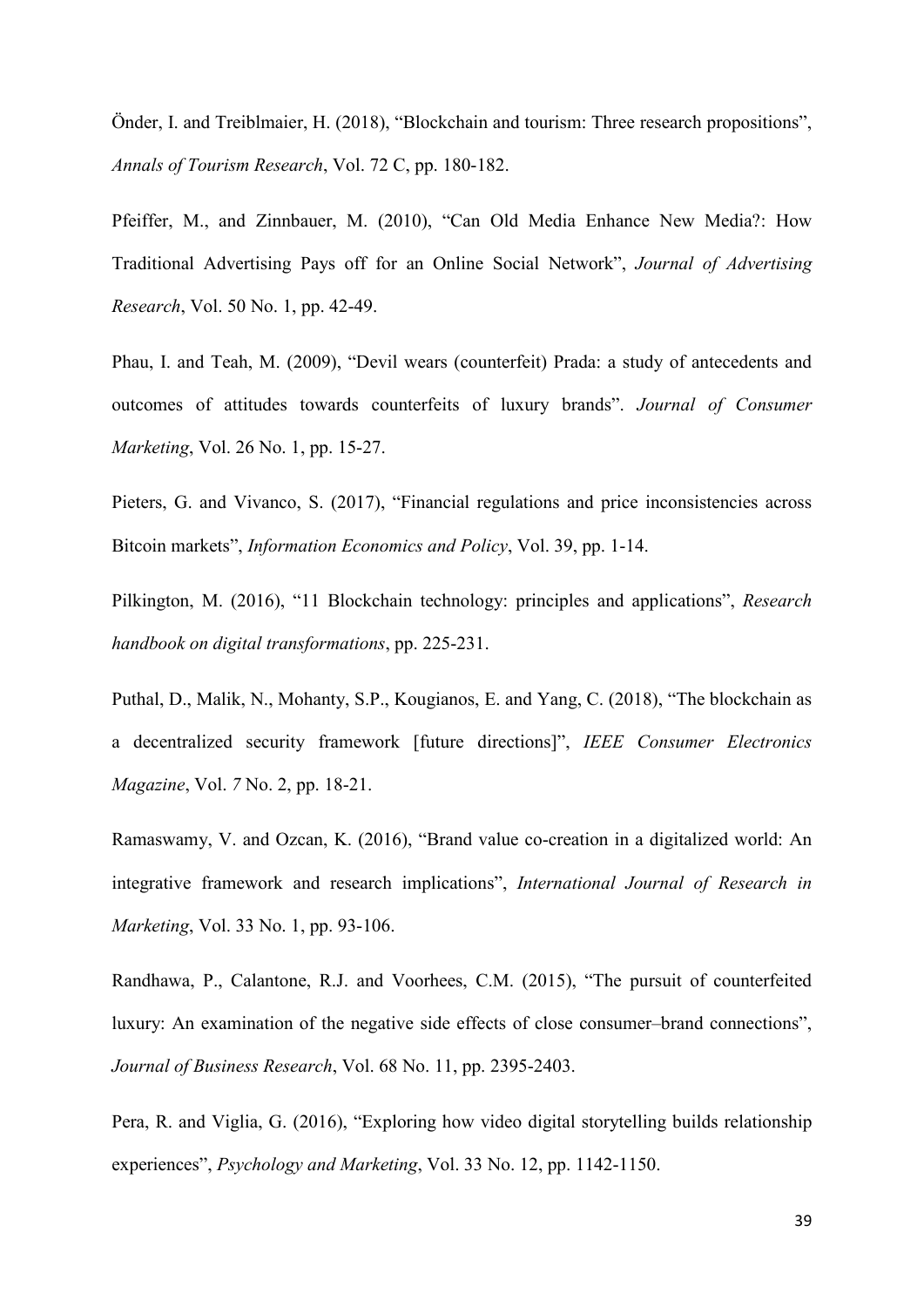Risius, M. and Spohrer, K. (2017), "A blockchain research framework", *Business and Information Systems Engineering*, Vol. 59 No. 6, pp. 385-409.

Scholz, J. and Duffy, K. (2018), "We ARe at home: How augmented reality reshapes mobile marketing and consumer-brand relationships", *Journal of Retailing and Consumer Services,* Vol. 44 Vol. 3, pp. 11-23.

Seebacher, S. and Schüritz, R. (2017), "Blockchain technology as an enabler of service systems: A structured literature review", In *International Conference on Exploring Services Science*, pp. 12-23. Springer, Cham.

Soppe, A., Schauten, M., Soppe, J. and Kaymak, U. (2011), "Corporate social responsibility reputation (CSRR): do companies comply with their raised CSR expectations?", *Corporate Reputation Review*, Vol. 14 No. 4, pp. 300-323.

Subramanian, H. (2018), "Decentralized blockchain-based electronic marketplaces", *Communications of the ACM*, Vol. 61 No 1, pp.78-84.

Swaminathan, V. (2016), "Branding in the digital era: new directions for research on customer-based brand equity", *AMS Review*, Vol. 6 No 1-2, pp. 33-38.

Tapscott, D. and Tapscott, A. (2016), "*Blockchain revolution: how the technology behind bitcoin is changing money, business, and the world"*, Penguin.

Tapscott, D. and Tapscott, A. (2017), "How blockchain will change organizations". *MIT Sloan Management Review*, Vol. 58 No. 2, pp. 10.

Tarhini, A., Arachchilage, N.A.G. and Abbasi, M.S. (2015), "A critical review of theories and models of technology adoption and acceptance in information system research". *International Journal of Technology Diffusion (IJTD)*, Vol. 6 No. 4, pp. 58-77.